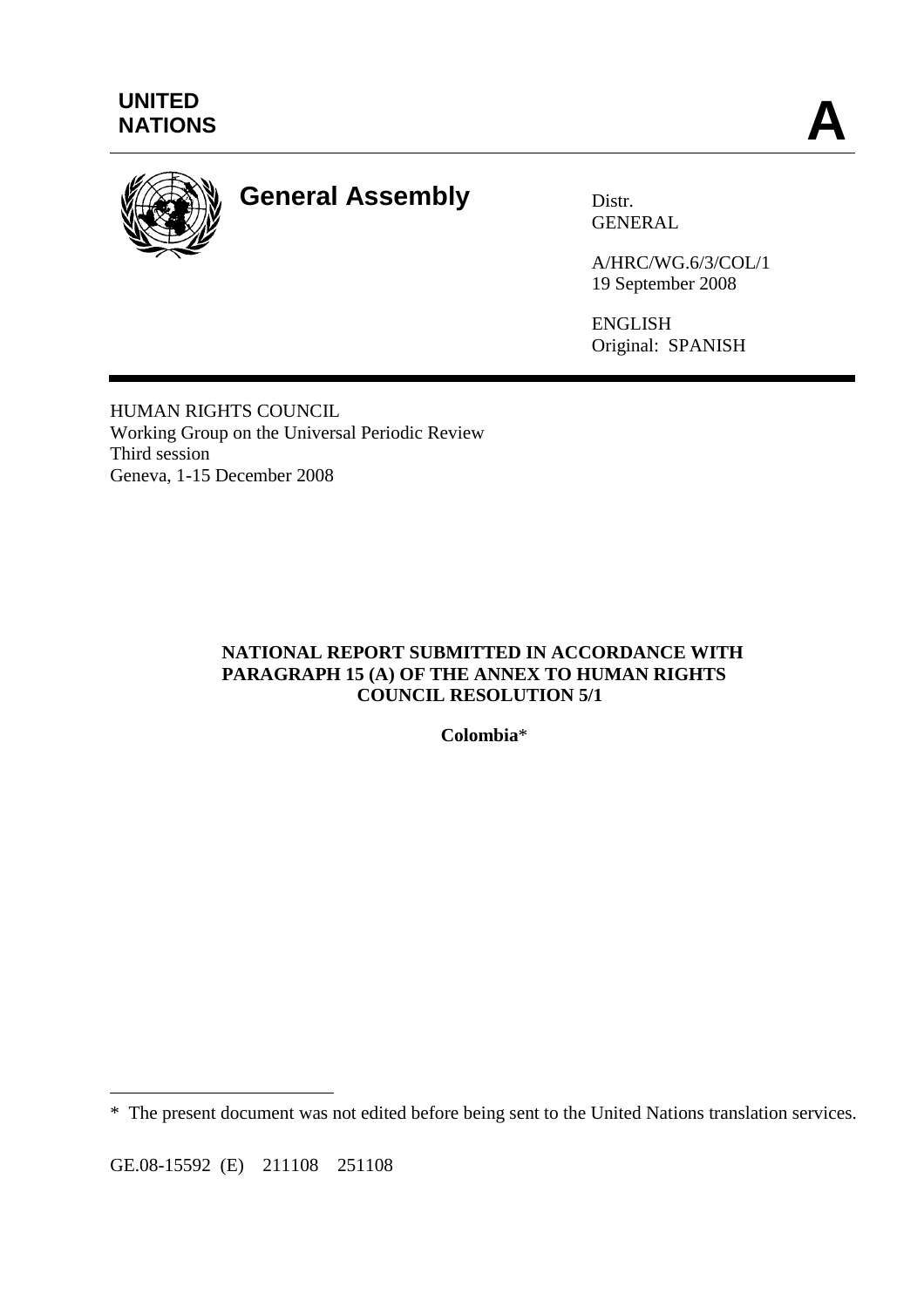#### **CONTENTS**

|      |                |                                                                                  |                                                           | Paragraphs  | Page           |
|------|----------------|----------------------------------------------------------------------------------|-----------------------------------------------------------|-------------|----------------|
| I.   |                |                                                                                  | METHODOLOGY AND EXTENSIVE CONSULTATIONS                   | $1 - 5$     | 3              |
| Π.   |                | HISTORICAL BACKGROUND, CONSTITUTIONAL<br>FRAMEWORK AND HUMAN RIGHTS INSTITUTIONS |                                                           |             | 3              |
| III. |                | PROGRESS AND CHALLENGES IN THE PROTECTION                                        |                                                           |             | 5              |
|      |                |                                                                                  | A. Prevention of violence and maintenance of public order | $25 - 42$   | 6              |
|      |                | (i)                                                                              | Killings of protected individuals, forced                 | $33 - 38$   | $\overline{7}$ |
|      |                | (ii)                                                                             |                                                           | $39 - 42$   | 10             |
|      | <b>B.</b>      |                                                                                  |                                                           | $43 - 57$   | 11             |
|      | $\mathbf{C}$ . |                                                                                  | Discrimination and particularly vulnerable                | $58 - 95$   | 15             |
|      |                | (i)                                                                              | Indigenous and Afro-Colombian population groups           | $59 - 62$   | 15             |
|      |                | (ii)                                                                             |                                                           | $63 - 67$   | 16             |
|      |                | (iii)                                                                            |                                                           | $68 - 71$   | 17             |
|      |                | (iv)                                                                             |                                                           | $72 - 76$   | 18             |
|      |                | (v)                                                                              |                                                           | 77          | 19             |
|      |                | (vi)                                                                             | Human rights defenders, trade unionists and reporters     | $78 - 91$   | 19             |
|      |                |                                                                                  |                                                           | $92 - 95$   | 21             |
|      |                | D.                                                                               |                                                           | $96 - 115$  | 21             |
|      |                | (i)                                                                              |                                                           | $98 - 102$  | 21             |
|      |                | (ii)                                                                             |                                                           | $103 - 108$ | 22             |
|      |                | (iii)                                                                            |                                                           | $109 - 115$ | 23             |
| IV.  |                |                                                                                  |                                                           | $116 - 122$ | 24             |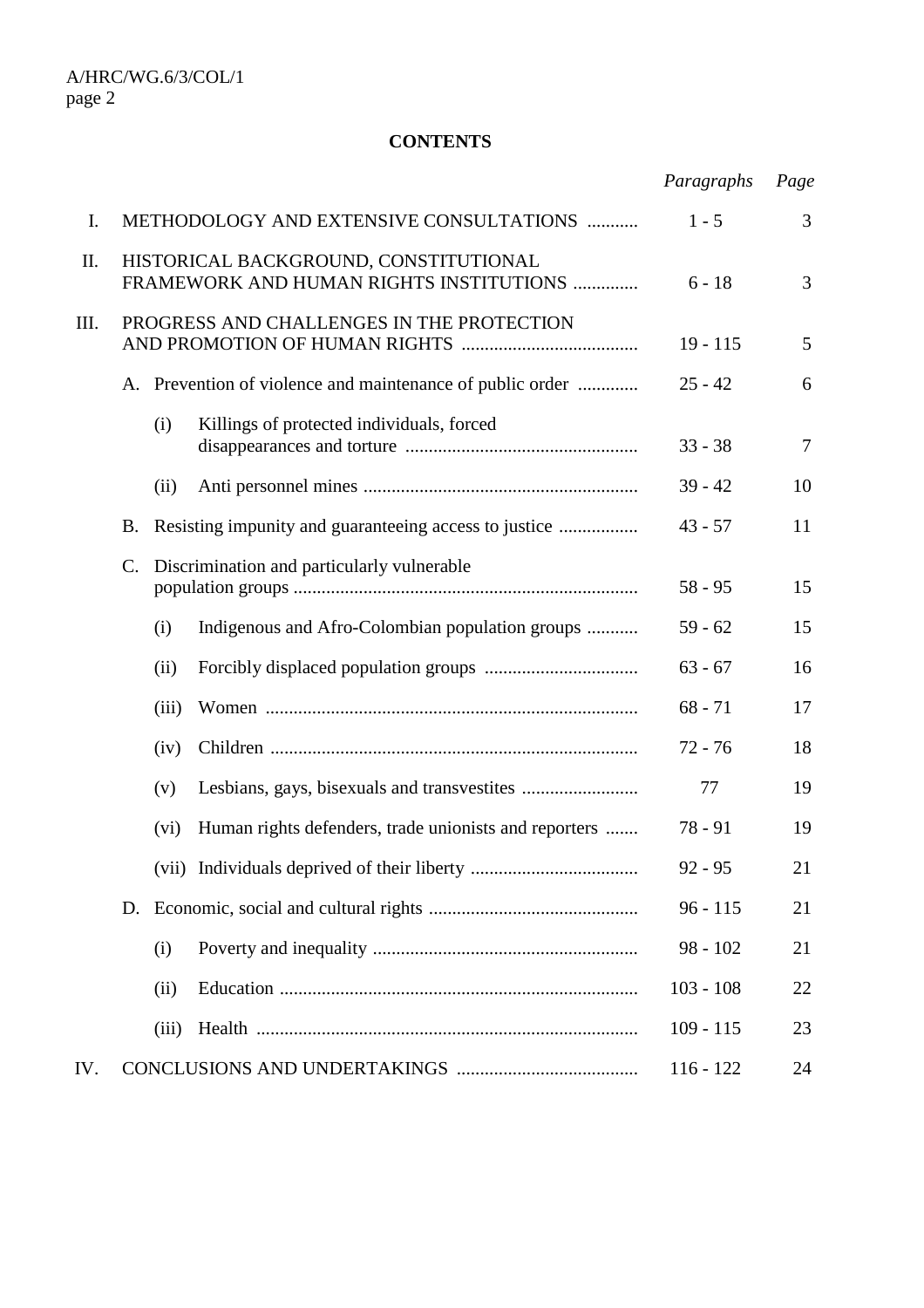# **I. METHODOLOGY AND EXTENSIVE CONSULTATIONS**

1. Colombia supported Universal Periodic Review (UPR) in the belief that it is a helpful way of assessing States' practice objectively, encouraging cooperation and promoting best practice in upholding human rights. It undertook review voluntarily in order to permit a thorough discussion of its situation and foster better understanding and transparent cooperation with other States.

2. Internally, Colombia tried to evaluate its experience, confront challenges, facilitate dialogue with many different sectors and give priority to immediate commitments and cooperation needs.

3. An interdepartmental committee**<sup>1</sup>** was set up to prepare this report through broad consultations on the human rights situation in the country encompassing State authorities, watchdog bodies, civil society, other States, and representatives of various United Nations bodies with offices in Colombia.

4. Consultations were conducted in writing, directly, and electronically. Score charts drawn up in accordance with the UPR guidelines were distributed to 31 State authorities; 118 public organizations and 1,102 prominent municipal office-holders were sent letters inviting them to participate. There were personal consultations with the Office of the High Commissioner for Human Rights, the members of the G-24 (an informal grouping of 24 countries friendly towards Colombia that works on human rights and international humanitarian law), the Office of the Procurator-General, the Ombudsman and representatives of civil society. Electronic consultations were conducted by means of the Presidential Human Rights Programme web page.**<sup>2</sup>**

5. Colombia regrets that some organizations declined to take part in this process, but thanks those that did participate in the consultations for their valuable, often critical, input, comments and suggestions, which were always analysed and served, directly or indirectly, to shape the content of this report.

#### **II. HISTORICAL BACKGROUND, CONSTITUTIONAL FRAMEWORK AND HUMAN RIGHTS INSTITUTIONS**

#### **Historical background**

6. Colombia went through various periods of armed upheaval in the nineteenth century as it became a State. Beginning a little before the second half of the twentieth century there was a sizeable upheaval known as *la Violencia*, which ended with a treaty between the two contending parties.

7. The State had difficulty controlling the country. Because of that, the effects of the cold war and the limitations of Colombian democracy, there was another armed uprising against the State by guerrilla bands. The depredations these caused and the weakness of the State gave rise to the emergence of groups meting out private justice. Drug trafficking supplied the resources for these groups to fortify themselves substantially, to the point where they recently numbered around 50,000.

8. There have been countless negotiations since 1984, and major reforms have been carried out to improve the way Colombian democracy works. As a result, 7 guerrilla bands, 3 urban militias and 36 paramilitary groupings have demobilized together with 17,000 individuals - of which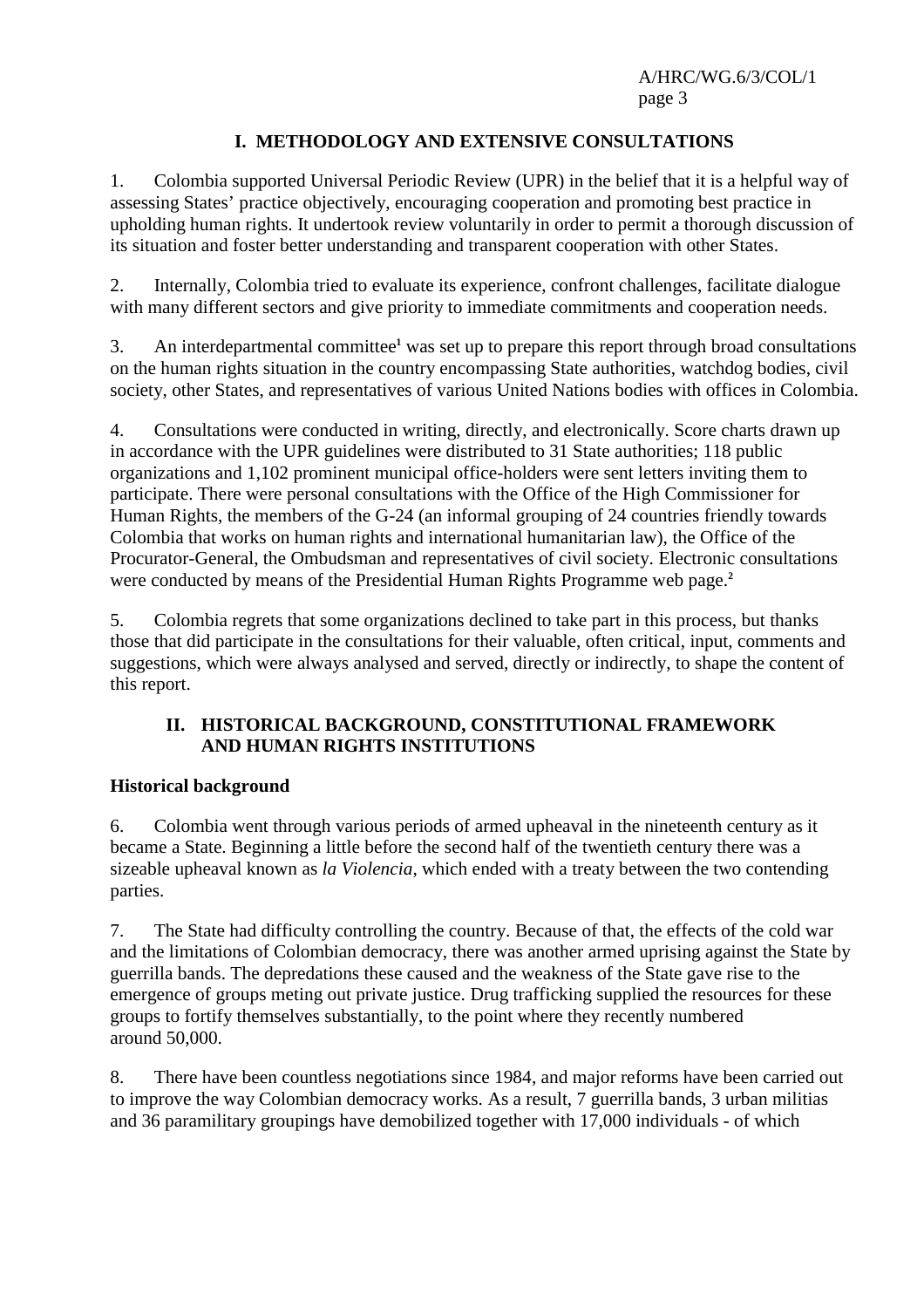3,700 were not yet adults when they demobilized. A National Constituent Assembly was held in 1991. Four of the demobilized groups took part, as did various other groups previously excluded from political life in the country. The resulting Constitution renewed national institutions, boosted participatory democracy and instituted an extensive bill of rights and mechanisms to uphold them.

9. Some groups spurned these opportunities for peace and stepped up attacks on the general public and democratic Colombian institutions. The most recent effort at negotiation, for example, took place over three years in a 42,000 square km demilitarized zone, and was followed by 10 different countries and the United Nations.

10. The human rights situation in Colombia should therefore be viewed through the prism of a pluralist Constitution which protects human rights and a policy of strengthening State institutions on the ground which will allow for negotiated breakthroughs if the illegal armed bands so choose.

## **Constitutional framework**

11. The 1991 Constitution made Colombia a State ruled by law which would uphold human rights. Today, the country is a democracy which elects its governors and representatives, both locally and nationally, by popular vote, and there are a number of political parties which enjoy ample safeguards. Ten parties are represented in Congress; none holds more than 20 per cent of the seats.

12. Democracy is exercised through three independent arms of public authority and a collection of watchdog bodies. There are also powerful tools by which to exercise direct democracy, such as referenda and popular legislative initiatives.

13. The Constitution also provides a rich list of fundamental rights with effective protection mechanisms, which have led to important advances in jurisprudence that will be detailed below.

14. Colombia is among the countries which have ratified the most human rights and international humanitarian law treaties arising out of both the United Nations system and the Inter-American human rights institutions.<sup>3</sup> The 61 treaties form an integral part of the Constitution, and any legal provision which contradicts them must be declared unconstitutional.

#### **Human rights institutions**

15. The institutional framework for the protection and promotion of human rights is as follows:

- In the Executive, the Presidential Human Rights and International Humanitarian Law Programme and the human rights departments in the ministries of the interior and justice, defence, foreign relations and social protection. There are also specialized governmental bodies which look after the specific rights of vulnerable population groups such as women, children, the disabled, the elderly, ethnic minorities, displaced persons and demobilized combatants.**<sup>4</sup>**
- In the Legislature, the two chambers of Congress, besides passing laws, exercise political control over the actions of the Government and have their own human rights commissions. They also have benches for ethnic groups and women.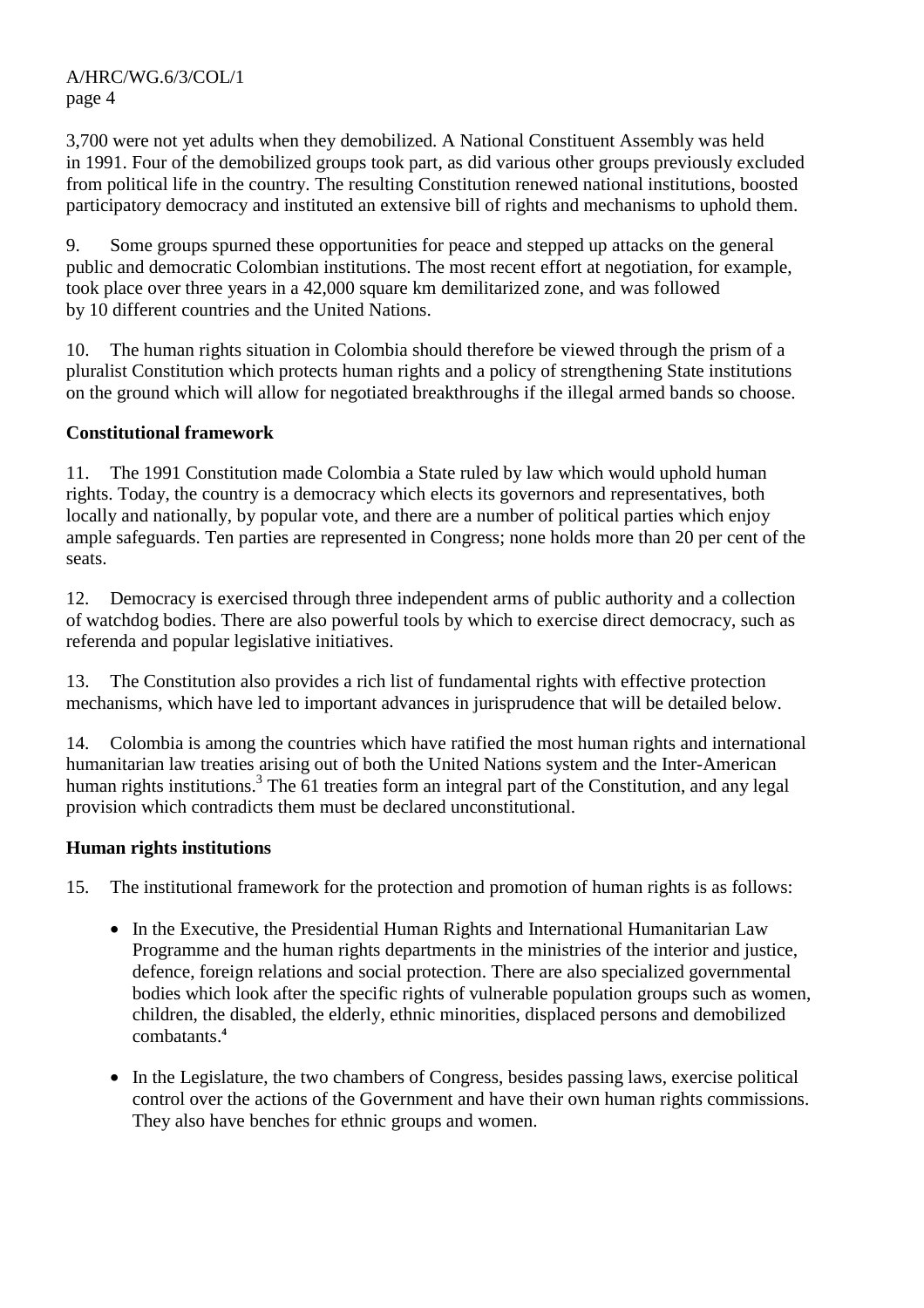- The Judiciary administers justice, verifies that the actions of other authorities are constitutional, and protects citizens' rights.
- The Public Prosecutor's Office, as a watchdog body, is responsible for upholding and promoting human rights, protecting the public interest and overseeing the official actions of those in public office. It includes the Office of the Procurator-General, the Ombudsman's Office<sup>5</sup> and, in the regions, at least one branch office in each municipality.

16. Mention should also be made of the valuable contributions made by civil society organizations to upholding human rights in Colombia, and to their work with State bodies in many forums, which have enriched public policy on human rights.

## **Role of the international community**

17. Colombia is open to international scrutiny and has made commitments to United Nations bodies and the Inter-American human rights system. It has had an Office of the High Commissioner since 1997; the agreement has been extended until October 2010. United Nations agencies, funds and programmes together have 23 offices in the country, and ICRC has one. United Nations and Inter-American system human rights bodies and special procedures have an open invitation to visit, and a group of 39 embassies periodically reviews the human rights situation with the Government and civil society. Eight United Nations and four Inter-American evaluation missions have visited the country since 2002, and two further visits are expected before the end of this year.**<sup>6</sup>**

18. The State is up to date in its submission of reports and pays close attention to following up on the recommendations made by the various bodies concerned. An open discussion forum has been instituted for follow-up on OHCHR recommendations, and is used by representatives of civil society and the 39 embassies mentioned above.

#### **III. PROGRESS AND CHALLENGES IN THE PROTECTION AND PROMOTION OF HUMAN RIGHTS**

19. The increasingly degraded conduct of the illegal armed groups, the State's inability to control the country, actions and omissions by State employees and the effects of violence on civic culture have led to a serious situation of human rights violations. At the turn of the century, the country was experiencing about 30,000 homicides, 200 massacres and 3,000 kidnappings every year, and up to 450,000 people were being forcibly displaced.

20. Clearly, there are still challenges to be overcome if human rights are to be fully guaranteed, challenges which demand greater efforts and more efficiency on the part of the State; yet there has also been substantial progress in the promotion and protection of human rights.

21. This is because of determined, coordinated efforts by all institutions which, in conjunction with civil society, have pursued a policy including the following:

- A commitment at the highest level and at all levels of the public authorities to uphold and respect human rights
- A transparently applied Democratic Security Policy guaranteeing all inhabitants throughout the country the exercise of their rights and freedoms without distinction
- A strengthened justice system and a drive to ensure crime does not go unpunished; zero tolerance of human rights violations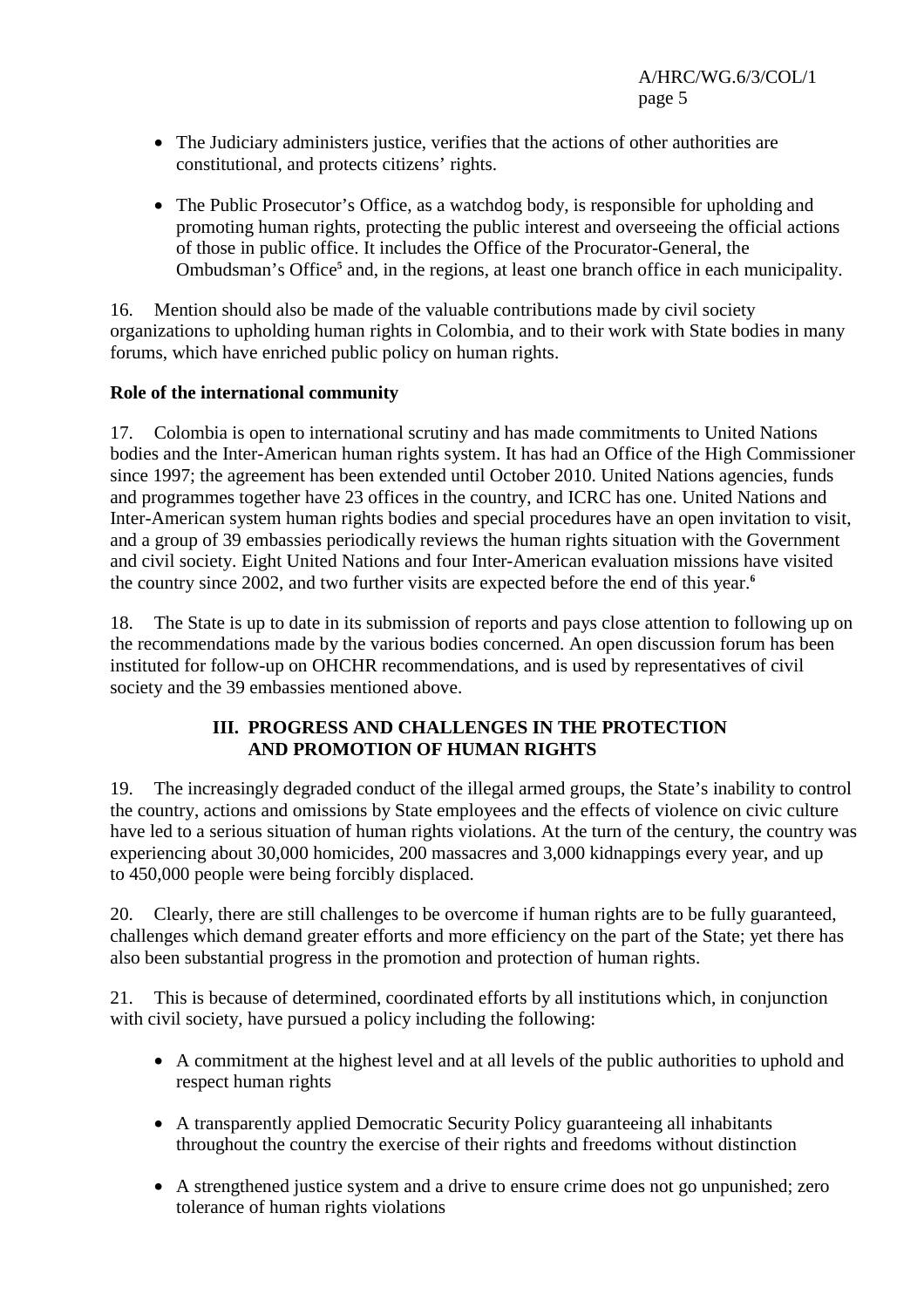- Safeguards to ensure all institutions can operate without being pressured
- Strategies to forestall human rights violations, including early warning systems and protection programmes
- Policies protecting and upholding the rights of the most vulnerable population groups
- Encouragement of a human rights culture
- Cooperative relations with the international community
- Even-handed efforts to put down all illegal armed groups
- Mainstreaming of the human rights perspective in development plans at all levels
- Significant increases in the budget for victim care, protection and human rights activities
- Demobilization operations with an obligation to respond to victims' rights
- Constant communication with all sectors of society

22. Joint drafting of the National Plan of Action on Human Rights and International Humanitarian Law has also begun. The Plan Coordination Office, comprising representatives of State, civil society and international bodies, was set up in 2006 to define plan features and parameters. Five broad areas of focus<sup>7</sup> have been defined, and joint work is proceeding on the basis of a text drawn up by the State.

23. Similarly, the National Education Plan for Human Rights is intended to become public policy so that, through formal and informal education, the exercise of human rights becomes daily practice in social, cultural, political and economic life. In 2006, the Ministry of Education set up a pilot project in seven of the country's departments in order to put this Plan into effect.

24. Progress and challenges in the areas presenting most difficulties are described below: (a) prevention of violence; (b) resisting impunity and guaranteeing access to justice; (c) discrimination and vulnerable population groups; (d) economic, social and cultural rights. It is important to note that an exhaustive picture of the human rights situation in Colombia cannot be given in this report.**<sup>8</sup>**

#### **A. Prevention of violence and maintenance of public order**

25. The national crime and violence figures speak for themselves: there were 28,837 homicides in 2002, making 66 homicides per 100,000 inhabitants per year. The year 2007 closed with 17,198 homicides, 36.2 per 100,000 inhabitants, which is a reduction of 45.2 per cent. Mass killings were down still more markedly, from 115 cases and 680 victims in 2002 to 26 cases and 128 victims at the close of 2007, making a 77.4 per cent reduction in the number of incidents and an 81.2 per cent reduction in the number of victims. Terrorist attacks dropped from 1,645 in 2002 to 387 at the close of 2007, a decline of 76.5 per cent. Kidnappings for ransom, chiefly by FARC and ELN, fell by 87 per cent between 2002 and 2007, from 1,708 in 2002 (and 2,587 in 1999) to 226 in 2007. Overall, the decline in these indicators has been progressive and constant.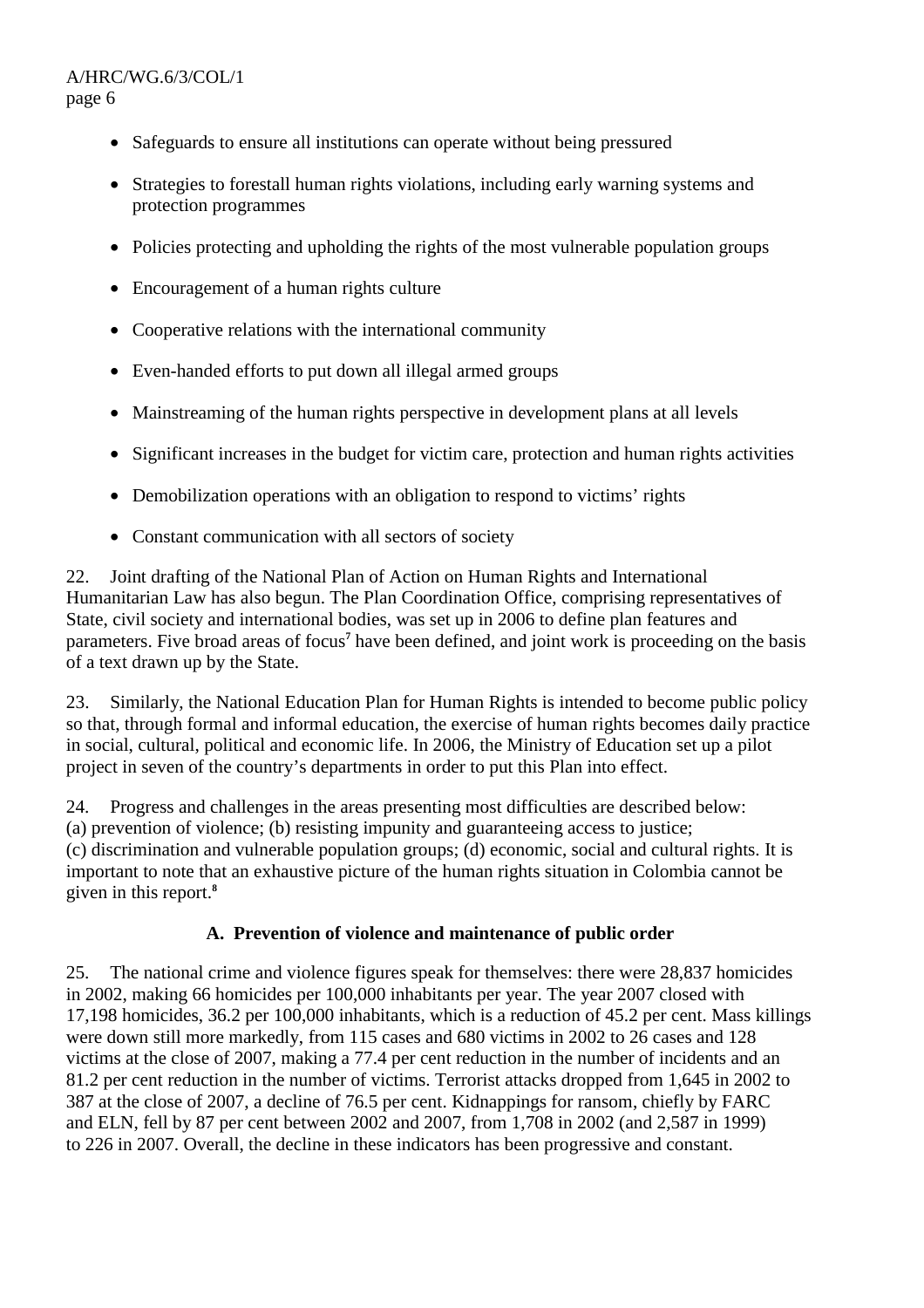26. The State is keeping open the door to dialogue about the final demobilization of the illegal armed groups. It has put forward proposals for dialogue and negotiation, has made unilateral gestures such as releasing detained leaders and members of guerrilla organizations, and has supported the good offices of members of society, international agencies and the Catholic Church. Since 2002 it has been keeping up a dialogue with ELN which has proved fruitless; no dialogue with the FARC has been possible; in the case of the self-defence groups, it has secured the collective demobilization of 31,671 people subject to a legal arrangement that upholds victims' rights.

27. There is also a growing trend towards individual demobilizations, which have risen from 412 in 2002 to 3,192 in 2007, making a total of 17,161 individuals demobilized over the period, about 80 per cent of them from the FARC and 13 per cent from ELN.

28. There have recently been moves to set up new armed groups, known as emerging criminal gangs, to control the drug traffic (around 500 metric tons per year) and engage in other criminal and extortionate activities, taking advantage of the problems which Colombia's difficult topography and corruption pose.

29. The State has been firm in its resolve to oppose these groups with all its might. To do so, it has set up a joint criminal gang verification mechanism at the national and regional levels, and an integrated intelligence centre on criminal gangs. A public report on the results of its efforts is issued every month. The OAS Mission has made a valuable contribution to the follow-up on this initiative. Many gangs have been broken up, and their leaders have been jailed or killed in clashes with the police and army. It has been established that 12.7 per cent of those captured or killed had been demobilized.

30. Opposing all the groups transparently is essential if human rights are to apply in full. Suffice it to say the Ombudsman's Office reports that it has, over the past five years, received 34,743 complaints alleging breaches of international humanitarian law. Among them, blame is ascribed to members of the police or army in only 3.1 per cent (1,107) of cases; the remainder have been blamed on illegal armed groups. The register at the Ombudsman's Office indicates that most offences over the past five years have been committed by guerrilla bands.

31. Colombia will continue to make efforts to protect the general public from these bands. It appeals for international support in combating the drug trafficking which supports their existence and ensuring that the logistics, money and individuals involved in the violence have nowhere to go. Particular attention will be paid to the pursuit of strategies to prevent recruitment and the effects of doing so on women and girls.

32. That said, and in keeping with the extensive consultation process, there are special situations which arouse enormous shared concern and deserve more detailed consideration. There will thus be a review of action to forestall and combat (i) killings of protected individuals, forced disappearances and torture, and (ii) the use of anti-personnel mines by the illegal armed groups.

#### **(i) Killings of protected individuals, forced disappearances and torture**

33. One subject of great concern has been the reports alleging killings by the police and army of protected or incapacitated individuals. These have been taken very seriously indeed, and the following action has been taken in response: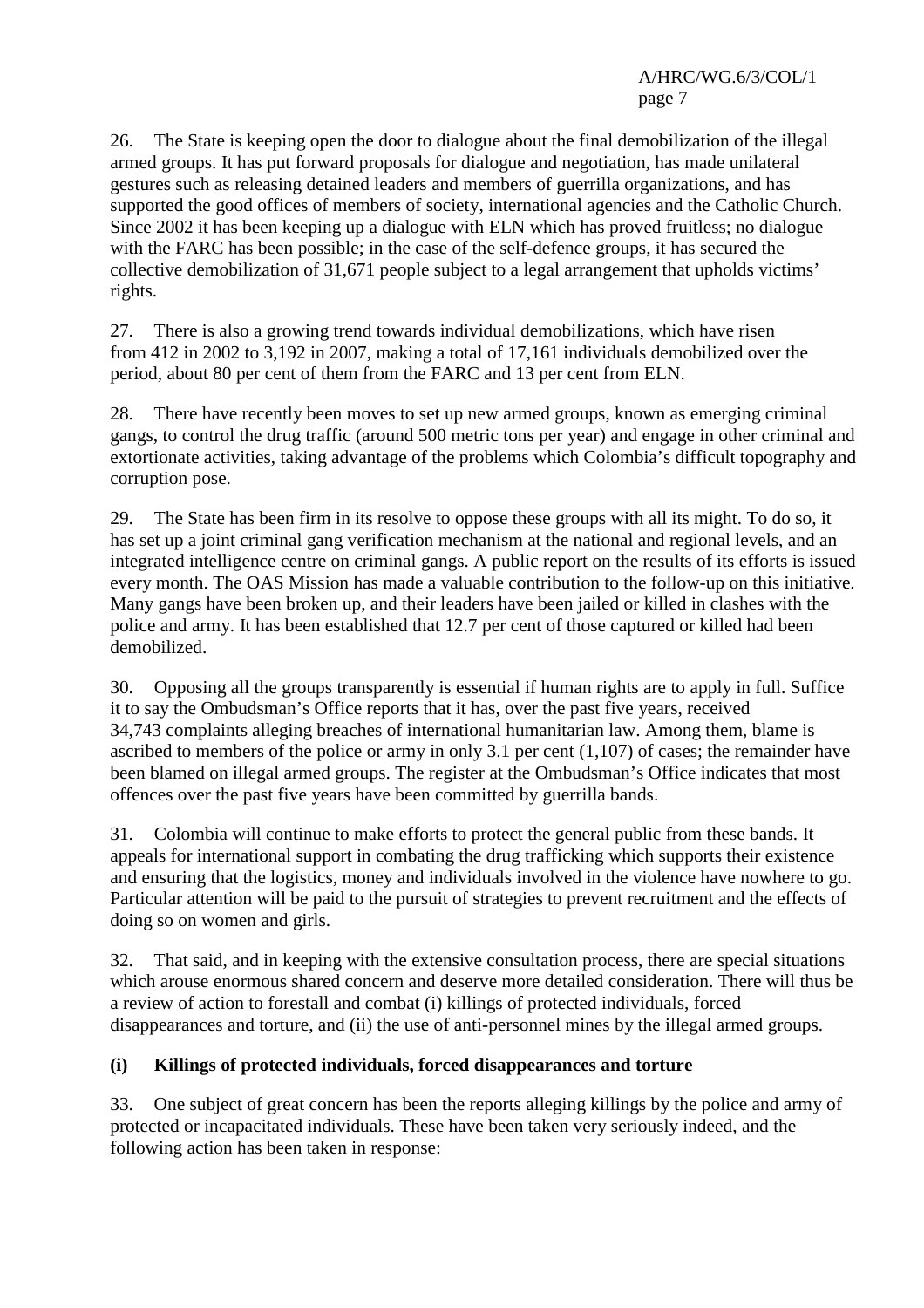- Issuance by the Ministry of Defence of directives Nos. 10 and 19 of 2007, restating the obligation to prevent such occurrences, establishment of a Reports Follow-up Committee to deal with such cases, checks to ensure the limited jurisdiction of the military court system is being strictly observed, and a requirement that someone from the prosecutor's office must attend the scene of the crime.
- Issuance by the Military Forces General Command of directive No. 300-28, 2007, which led to a review of the evaluation criteria and incentives offered to measure the outcome of operations by the police and army, reducing the importance of "downings" and increasing that of "demobilizations and captures" as measures of officers' and units' performance.
- Arrangements by the prosecutor's office for prosecutors to take up the investigation immediately if civilians die during clashes.
- Establishment of a special subsection of the Human Rights Unit to handle the investigations of such reports.
- As of 30 July 2008, 748 members of the police and army had been linked [to such reports], detention orders for 242 of them had been issued, and 110 had been charged in court. So far there have been 14 convictions covering 42 members of the army.
- All army divisions have been visited over the course of 2007 and 2008, in conjunction with OHCHR, for the purpose of conducting joint reviews of the incidents reported, the investigative methods and checks applied, the lessons learned and the application of the directives mentioned earlier.
- Instructions given to the police and army to encourage dialogue with the International Committee of the Red Cross, make maximum use of its advisory services and facilitate the application of international humanitarian law.
- Application by the military criminal justice system of rulings on jurisdiction issued by the Constitutional Court. As a result, by July 2008 a total of 226 investigations had been referred to the ordinary courts without being challenged on grounds of jurisdiction.
- Training for members of the prosecutor's office and the military criminal justice system in the investigation of such incidents while applying international standards.
- A request to the Office of the Procurator-General to give priority to dealing with such reports. The Office is currently handling over 700 disciplinary inquiries relating to such cases.

34. In February 2008, the Ministry of National Defence adopted a comprehensive human rights and international humanitarian law policy, formulated in keeping with the recommendations of OHCHR, to govern the police and army. This policy is the route map guiding the behaviour of the police and army during operations, and covers five areas of activity: instruction, supervisory machinery, protection of police and army personnel, treatment of vulnerable population groups, and cooperation with other institutions. It has also established Operational Legal Advisor posts at all levels of the Ministry of Defence, as called for by international humanitarian law, to ensure strict compliance with the Constitution and law during operations.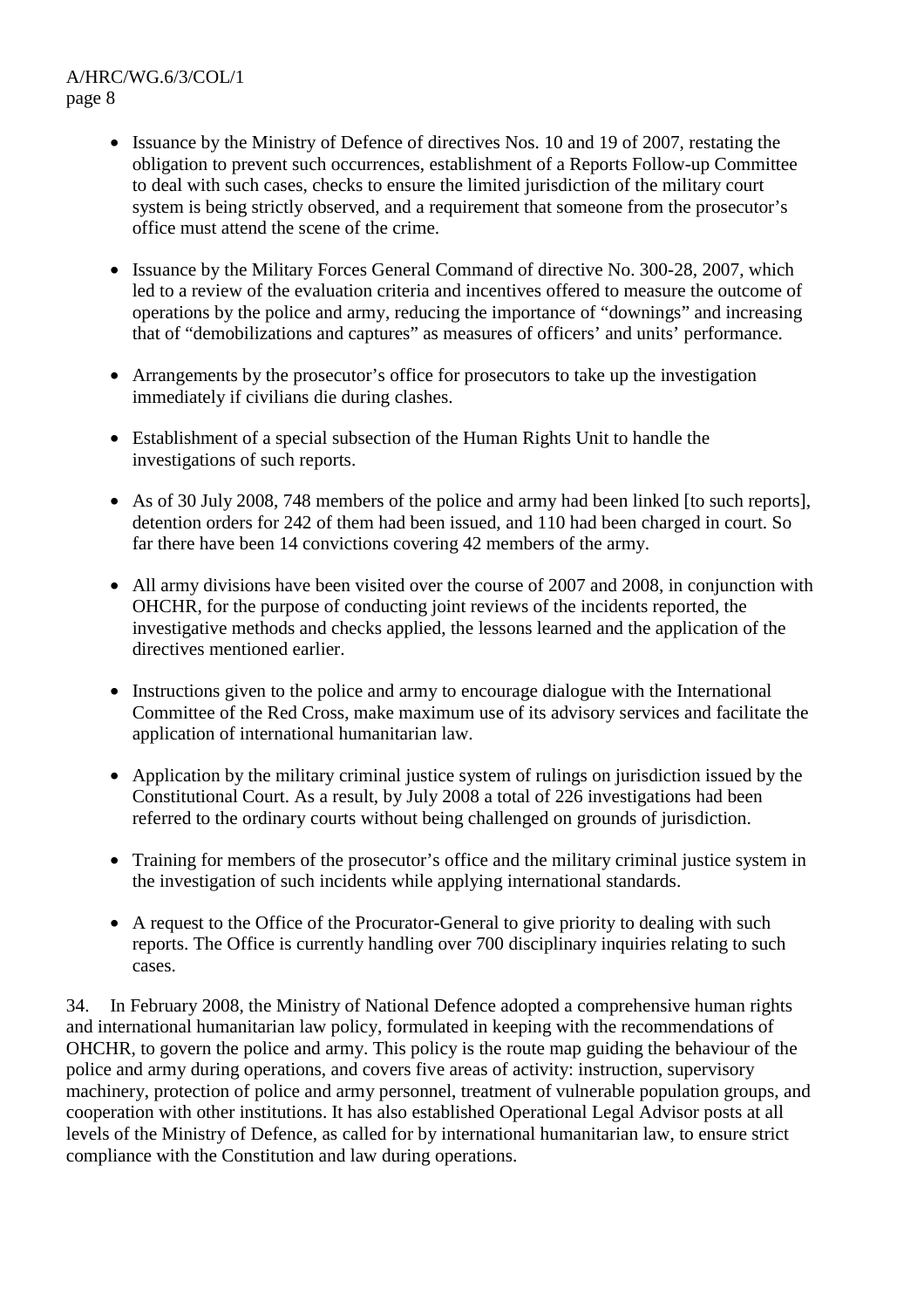35. Constitutional Court decisions, Ministry of Defence policies, training and the adoption of international standards have restricted the remit of the military criminal justice system to offences committed on duty and military crimes. Constitutional jurisprudence has also made it possible for the ordinary justice system to review acquittals handed down by the military courts.

36. Colombia has taken steps to prevent, investigate and punish the crime of forced disappearance. Civil society organizations played an important role in the shaping of policy to combat this blight. Some of the steps taken are:

- Creation of an Emergency Search Mechanism for disappeared persons
- Establishment of a Commission on the Search for Missing Persons comprising State and civil society entities, whose prime objective is to support and promote investigations of disappearances
- The Commission coordinated the design and launch of the Disappeared Persons and Corpses Information System (SIRDEC)
- A national disappeared persons location scheme was devised in 2007 and is now being put into effect with a pilot project in the department of Casanare
- The prosecutor's office has set up task forces, data collection squads and biological sample collection squads throughout the country
- 1,559 cadavers have been exhumed on the strength of the different versions of the Justice and Peace Act; 202 of them have been identified and handed over [to next of kin]
- 37. The principal steps taken to prevent the crime of torture are as follows:
	- The ban on torture is included in the standard teaching model for training in human rights and international humanitarian law at the Armed Forces training colleges.
	- At the national level, the prosecutor's office teaches specialist prosecutors and investigators that torture is a *lèse humanité* offence not subject to the bar of statutory limitation, teaches them how the offence is characterized internationally, how best to tackle it under domestic law, and what the best tools are for investigating and proving it.
	- With OHCHR support, members of civilian and military institutions have been given courses on the Istanbul Protocol with a view to the adoption and dissemination of international guidelines on the subject.

38. For all the steps taken by the State to combat the crimes discussed above, there are still sizable collective challenges:

- Boosting information systems and consolidated, interconnected data bases on such crimes:**<sup>9</sup>** here Colombia considers that international technical assistance is important
- Inclining towards proper investigations and trials of all perpetrators
- Consolidating a policy of offering comprehensive care to victims and their families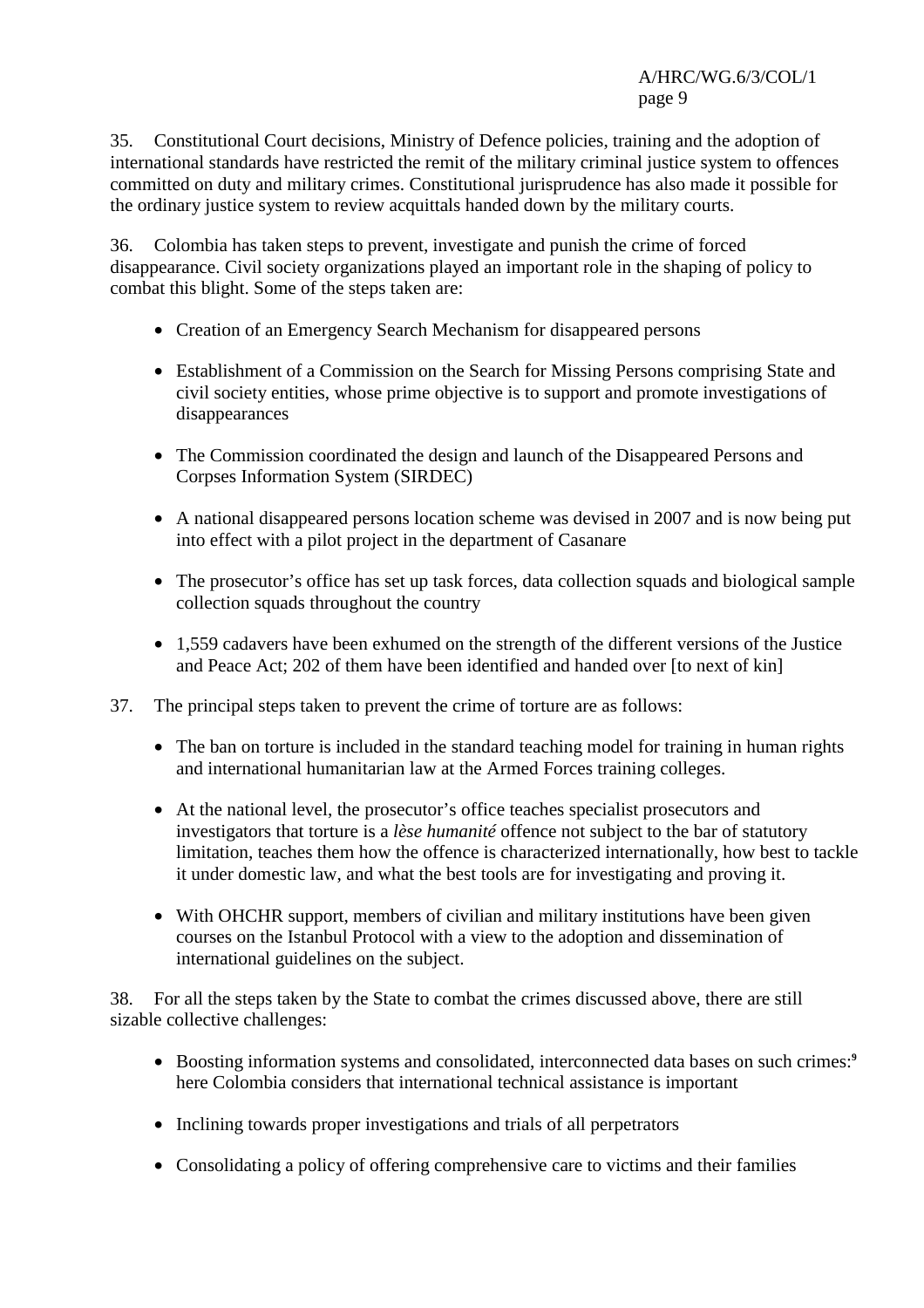- Giving the Office of the Public Procurator a greater role in disciplinary investigations of police and army personnel
- Buttressing the Commission on the Search for Missing Persons and increasing its capacity to follow up on forced disappearances and formulate policy proposals
- Initiating the ratification by Congress of the International Convention for the Protection of All Persons from Enforced Disappearance

# **(ii) Anti-personnel mines**

39. Another large problem facing the country is the anti-personnel mines used by the illegal armed forces. The use of such mines is banned in Colombia, and the army has not used them for years. Yet between 1990 and July 2008, anti-personnel mines and unexploded ordnance scattered by illegal armed groups have claimed a total of 7,084 victims. There are three victims a day, two of whom end up mutilated while every third dies in the accident. Colombia had more new victims of such devices than any other country in 2005 and 2006.

40. Since the entry into force of the Ottawa Convention in 2001, the following action has been taken:

- Coordination of policies and plans with civil society organizations
- Destruction of the mines under the State's control. Eight of the 34 military minefields have been destroyed
- Establishment of the Presidential Programme of Comprehensive Action against Anti-Personnel Mines
- Application of the strategic plan on education about risk, victim care, humanitarian demining and information management
- Design of a comprehensive care package for victims, including medical, psychosocial, educational and employment assistance
- Training of personnel in different tasks
- Regional plans for dealing with anti-personnel mines
- Adoption of standards for risk education and humanitarian demining
- Budget allocation since 2004

41. Colombia has also benefited from cooperation with such international bodies as UNICEF, the European Union, OAS, UNDP and the Governments of Japan, Canada, Switzerland and the United States of America.

- 42. Among others, Colombia undertakes the following commitments in this area:
	- To offer better care to victims
	- To train and graduate 1,000 community outreach workers to deal with mines every year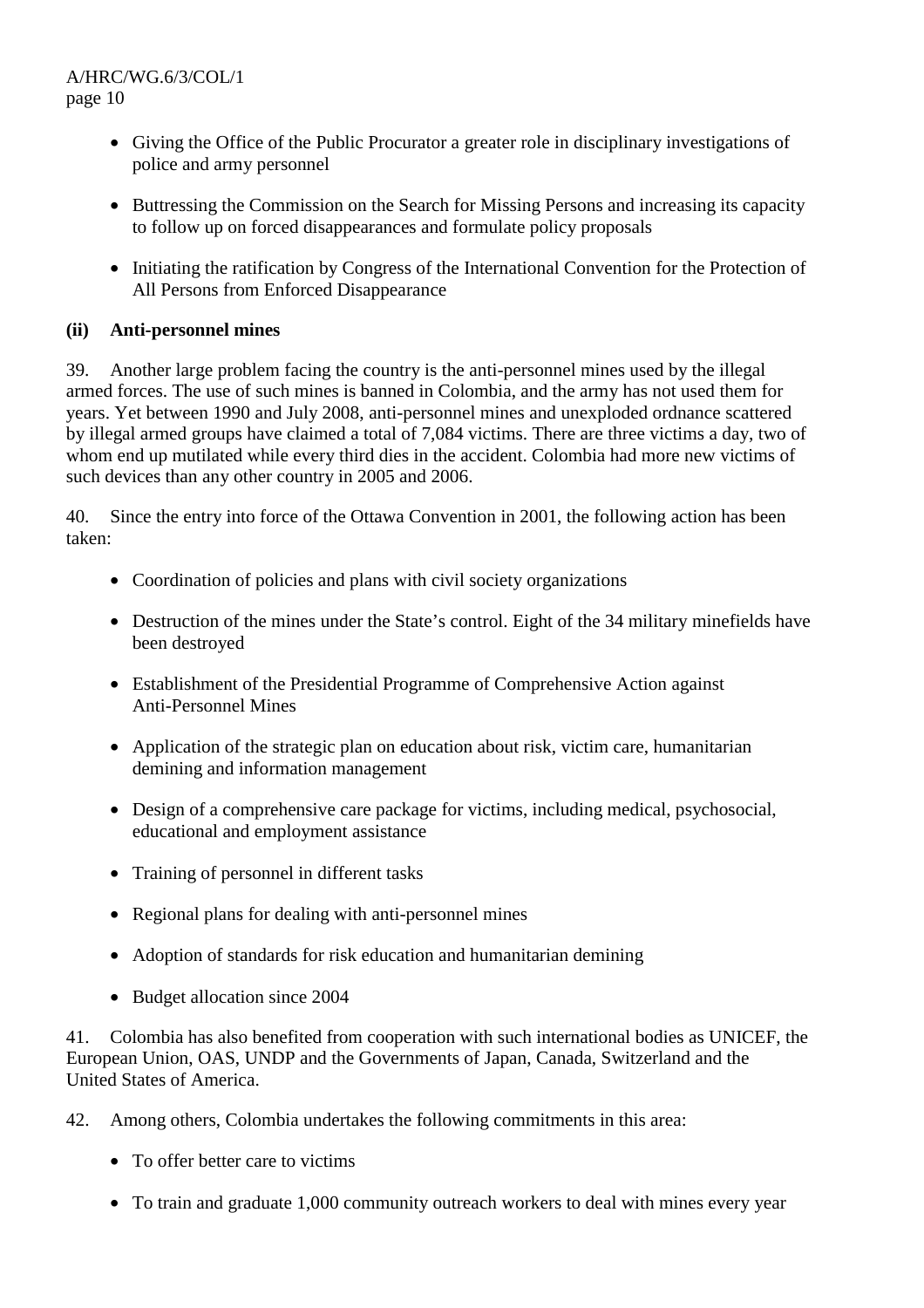- To train 10 new 40-member humanitarian demining teams
- To set up an emergency response team
- To adapt policy to new challenges
- To destroy the remaining 26 minefields by 1 March 2011

#### **B. Resisting impunity and guaranteeing access to justice**

43. The Colombian authorities share the concern voiced by civil society during the consultation process about the pressing need to ensure that justice is administered promptly, objectively and impartially while protecting the rights of victims and the accused.

44. Access to justice in Colombia in order to assert fundamental rights is safeguarded, among other things, by the following:

- An application for protection, which can be made at any time by anyone [who believes] that his or her fundamental rights have been infringed or are threatened by the action or omission of any public authority or private individual.**<sup>10</sup>**
- Popular actions and class actions, which are intended to ensure that collective rights and interests are protected and upheld.
- Applications to have decisions declared unconstitutional or struck down, which enable citizens to challenge any rule or administrative action which they consider to be against the **Constitution**

45. The Constitutional Court has added much to jurisprudence to uphold fundamental rights and make it harder for crime to go unpunished. These include:

- An elaboration of the concept of fundamental rights, establishing the connection with economic, social and cultural rights, specifying their scope, building on the concept of equality and encouraging positive discrimination in favour of the most vulnerable population groups.
- Statements of an "unconstitutional state of affairs" giving orders to State bodies with a view to overcoming repeated, serious breaches of fundamental rights.**<sup>11</sup>**
- Creating the possibility for cases culminating in acquittal to be reviewed when an international human rights tribunal finds the State has been derelict about investigation.

46. The law also offers various alternative mechanisms for resolving conflicts which are backed by the Ministry of the Interior and Justice's National Conciliation Programme, the National Houses of Justice and Peace Programme and the Peace Court.

- 47. Colombia has been combating impunity by a variety of means:
	- In 2006, the Government adopted a policy of resisting impunity in cases involving human rights violations and infringements of international humanitarian law. This is built around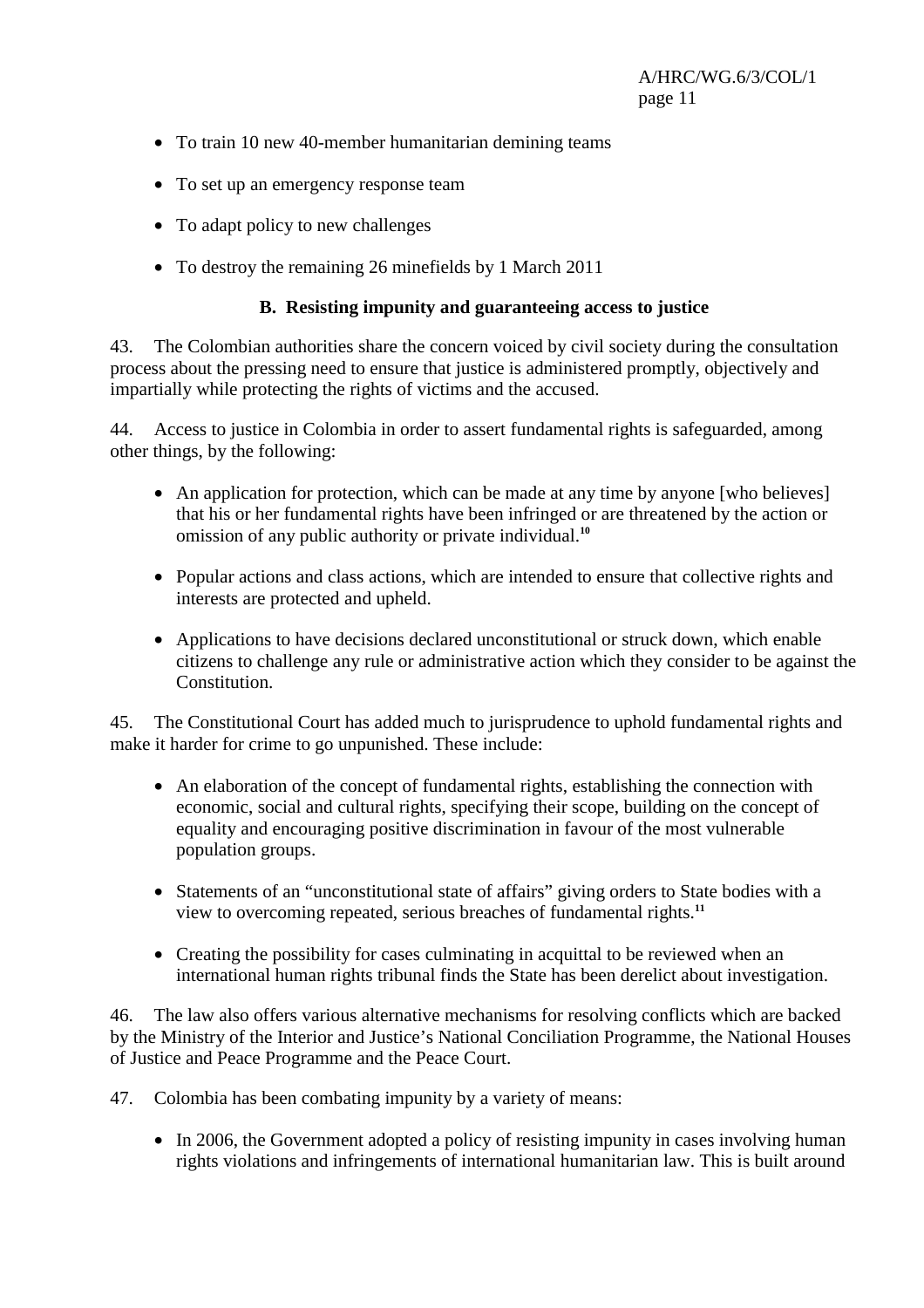four strategic focuses: (i) strengthening institutions and organizations; (ii) managing resources; (iii) looking after victims and witnesses; and (iv) improving operating conditions during the investigation, trial and punishment. As the policy has been put into effect, there have been important advances: institutional and budgetary reinforcement of the Judiciary, the Public Prosecutor's Office in particular; an improvement in security conditions for judicial employees in the regions; entrenchment of the powers of the ordinary courts over the military criminal court system; coordinated work among the bodies involved in the investigation, trial and punishment of human rights violations and infringements of international humanitarian law; the production of a guide to the characterization and identification of human rights violations and infringements of international humanitarian law; and follow-up on human rights violations among vulnerable groups such as trade unionists and indigenous communities. A working group has also been set up as an inter-institutional body to follow up on and coordinate policy.

- A new, oral, adversary criminal system has been introduced since January 2005. The purpose of this change in criminal procedure is to bring about a more reliable, efficient justice system that upholds victims' rights and can take on major crime. The system incorporates a number of important conceptual advances: one of the main ones is the strict differentiation between those responsible for conducting investigations (the prosecutor's office), monitoring safeguards (the judge responsible for procedural safeguards) and conducting trials (judges).
- Protection programmes for victims, witnesses and judicial personnel in criminal cases have been introduced: the Public Prosecutor's Office Victim and Witness Protection Programme, the Judiciary's Protection and Individual Security Programme for Judicial Workers, the Ministry of the Interior and Justice's Human Rights Protection Programme, and the Justice and Peace Act Victim and Witness Protection Programme.
- The budget for the justice sector has been increased: in recent years (2003-2009 (forecast)), allocations to the sector have risen by over 66 per cent.
- The Public Prosecutor's Office has been expanded with the creation of 2,166 new posts since January 2008.**<sup>12</sup>**
- 48. Nonetheless, large challenges remain:
	- Improving coverage in rural and remote areas
	- Expanding protection programmes to cover third parties involved in criminal proceedings
	- Setting up the data system and designing a means of making the State information systems on human rights violations interoperable
	- Increasing technical investigative capacity
	- Boosting confidence in the judiciary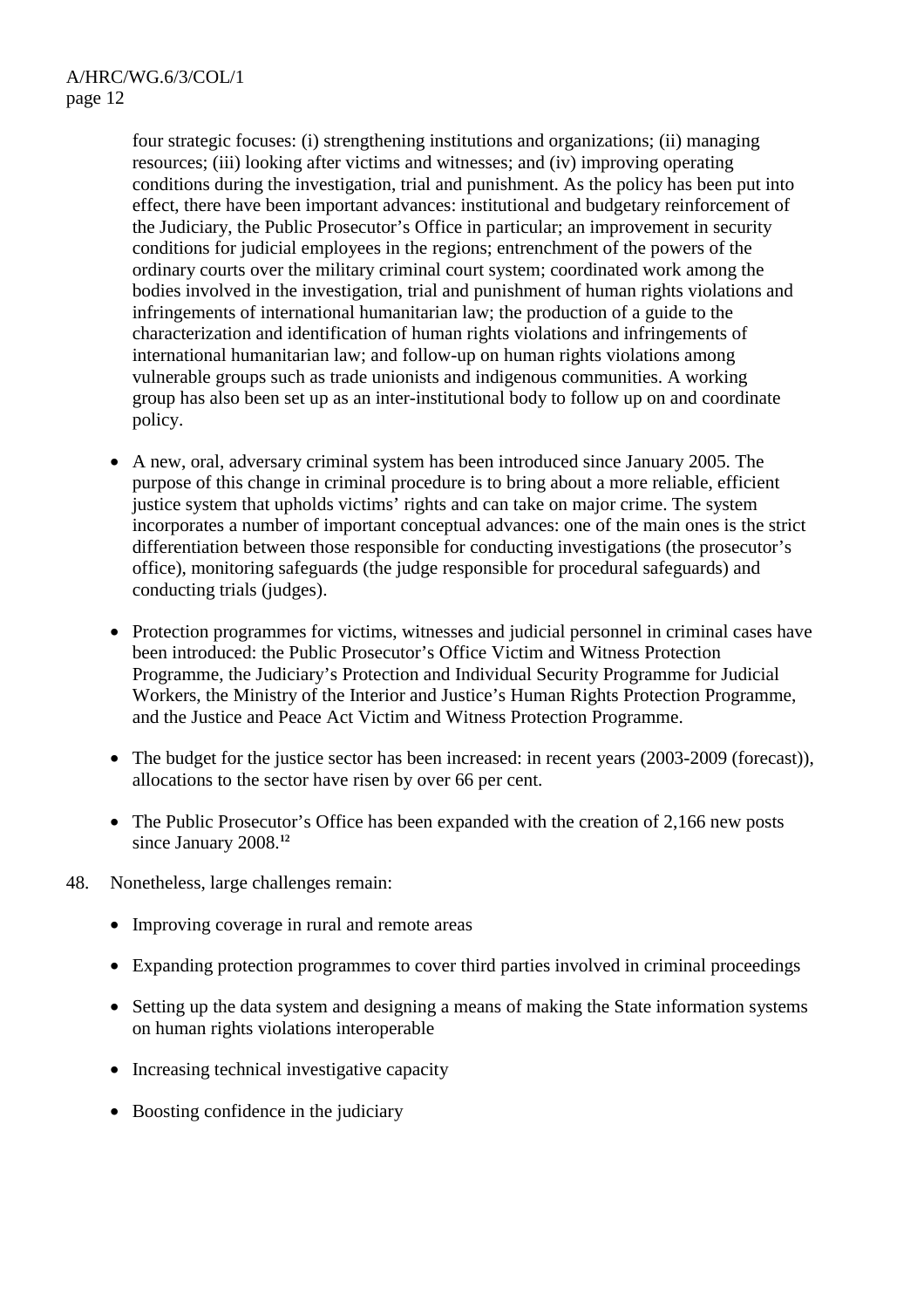#### **Proceedings under the Justice and Peace Act**

49. The purpose of the Justice and Peace Act is to facilitate peace negotiations and the return, individually and collectively, of members of the illegal armed groups to civilian life while guaranteeing victims' rights to the truth, justice and reparation. Individuals who have not committed war crimes or crimes of *lèse humanité* are subject to Act No. 782 of 2002 and other legal stipulations.

50. Of the various peace processes that have been mounted around the world, this Act is the most stringent. No amnesty for war crimes or crimes of *lèse humanité* is permitted; on the other hand, offenders are granted a reduction in custodial sentence in exchange for truth, justice and reparation towards their victims and compliance with an undertaking to disarm and not reoffend. It is worth pointing out that the ordinary justice system will be obliged to take up and investigate any incidents which are not elucidated voluntarily.

51. The Justice and Peace Act has been approved by all institutional bodies including the Constitutional Court, which has tested its constitutionality on three occasions against the Constitution and the international human rights treaties that Colombia has ratified.

52. Three years since the passage of the Act, the State has taken the following action to guarantee victims' rights:

- As far as justice is concerned, by June 2008 a total of 1,141 accounts had been volunteered, resulting in confessions to an extremely large number of criminal acts. A further 283 free accounts are currently in progress.**<sup>13</sup>**
- Mobile volunteered-account chambers have been set up to convey to victims the testimony proffered by demobilized combatants to benefit under the Act.
- A single victim register has been set up: it contains about 150,000 records.
- Additional resources have been made available to bolster the Public Prosecutor's Office National Justice and Peace Unit to match its real needs, increasing the initial number of prosecutors (20) to today's total of 59 trial and 125 assistant prosecutors, and 400 investigators.
- Altogether 1,056 graves have been opened and 1,559 bodies exhumed, of which there are possible identities for 513, while 202 have already been identified and handed over [to next of kin].
- To guarantee the rights to truth and reparation, the Act established the National Reparation and Reconciliation Commission, the majority of whose members come from civil society.
- The mass media have been used to keep victims informed. The Ombudsman's office has set up legal teams and offers advice, assistance, psychosocial counselling and legal and extrajudicial representation to individuals who consider themselves to be victims.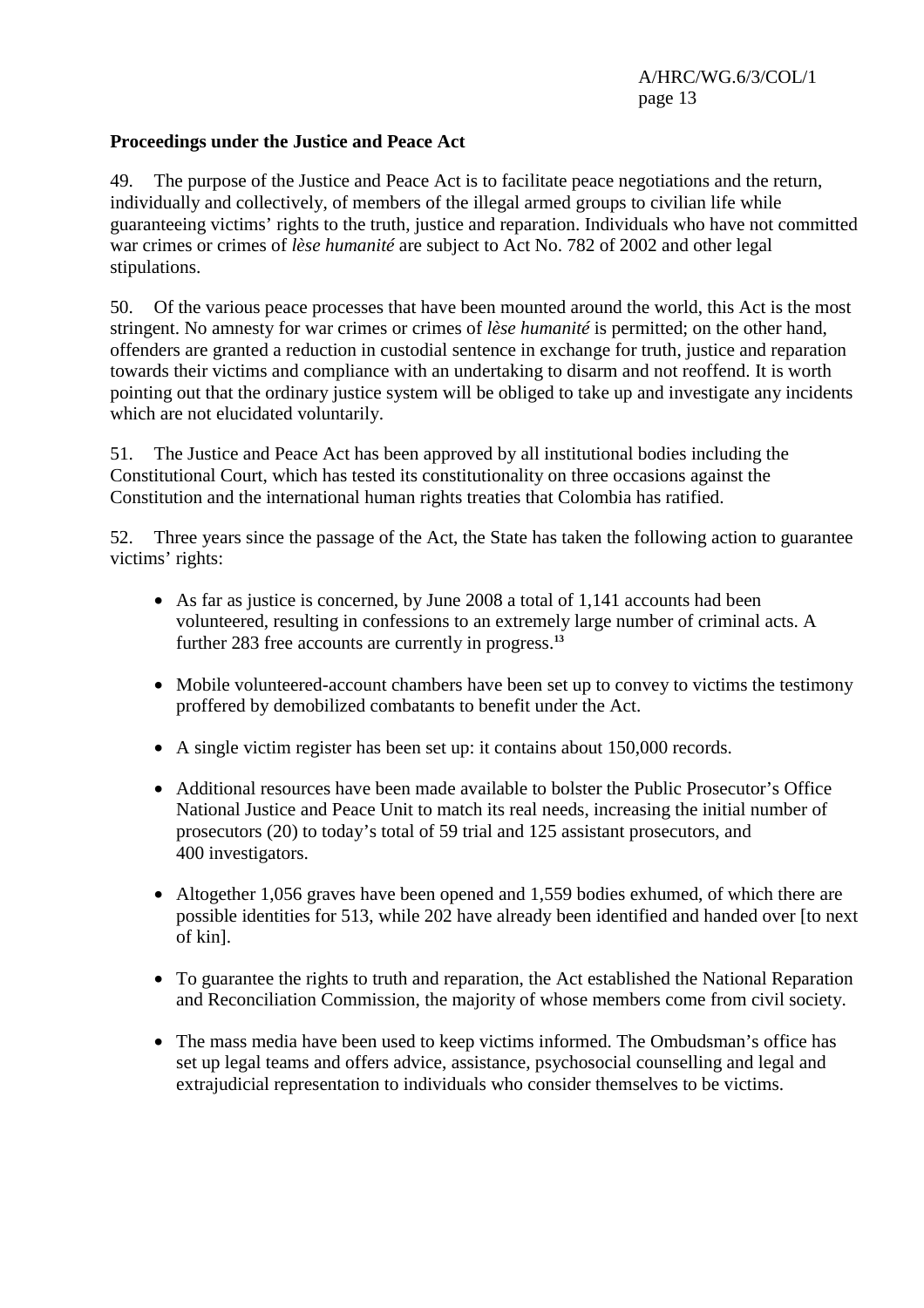- As regards reparations towards victims, to date demobilized combatants have donated 4,619 items of property to the reparations fund. The Government has issued Decree No. 1290 of 2008, establishing the Individual Administrative Reparations Programme (which operates in parallel to judicial reparations) with a forecast budget of 7 billion pesos (US\$ 3,668,820,788) over the next three years.
- The Justice and Peace Act Victim and Witness Protection Programme has been established, and has received \$21 million between 2007 and 2008. The Programme is currently under review on the instructions of the Constitutional Court.
- Thanks to financial and technical assistance from IOM and USAID, a special-purpose legal advice scheme to ensure that victims are indeed involved in the process and can fully assert their rights to truth, justice and reparation has been put in place.

53. Regarding the decision to extradite 14 of the 3,431 individuals currently facing legal proceedings, it must be made clear that the extraditions were carried out in accordance with the law. It was an administrative decision by the Government, which reckoned that those extradited did not meet the conditions laid down by the Act for enjoying the penal advantages which the Act affords. The decision should induce other members of the demobilized groups to honour their commitments to truth and reparation. At the same time, the entire middle command and fighting-man structure is still at the disposal of the Public Prosecutor's Office Justice and Peace Unit.

54. Before the extraditions, the Government engaged in extensive judicial cooperation with the Government of the United States of America, which assigned a legal attaché at the Embassy in Bogota to channel all requests immediately to the competent authorities. It was also agreed that all property handed over in the United States by the extradited individuals as a result of deals struck in the United States courts would be used in its entirety for making reparations to victims in Colombia. Further, the Government asked the United States to be allowed to send Colombian representatives to trials held in the United States, so that they could continue their quest for the truth.

55. The individuals extradited have indicated an interest in continuing to assist with the establishment of the truth after plea-bargaining with the United States justice system; in some cases, arrangements are being made to complete the formalities with full guarantees for the victims.

56. On the other hand, the Colombian justice system is using the statements obtained under the Justice and Peace Act and by other means to launch investigations with a view to discovering the links between the paramilitaries and the various parts of the political community. Hence 68 congressmen are under investigation; 5 congressmen, 2 former congressmen and a governor have been convicted; 5 cases against congressmen have been dropped for lack of evidence. Six mayors are under investigation, roughly a hundred businessmen have been implicated in different trials, and the Public Prosecutor's Office Justice and Peace Unit has forwarded copies [of charges against] 76 members of the Armed Forces. These figures go to show the independence of the investigations, the progress being made, and the concentrated efforts being made by the judiciary to uncover the whole truth about the paramilitary movement.**<sup>14</sup>**

57. Despite the progress made in implementing the Act, major challenges remain to be overcome:

- Speeding up the process of establishing the truth
- Speeding up the identification of human remains so that they can be handed over to family members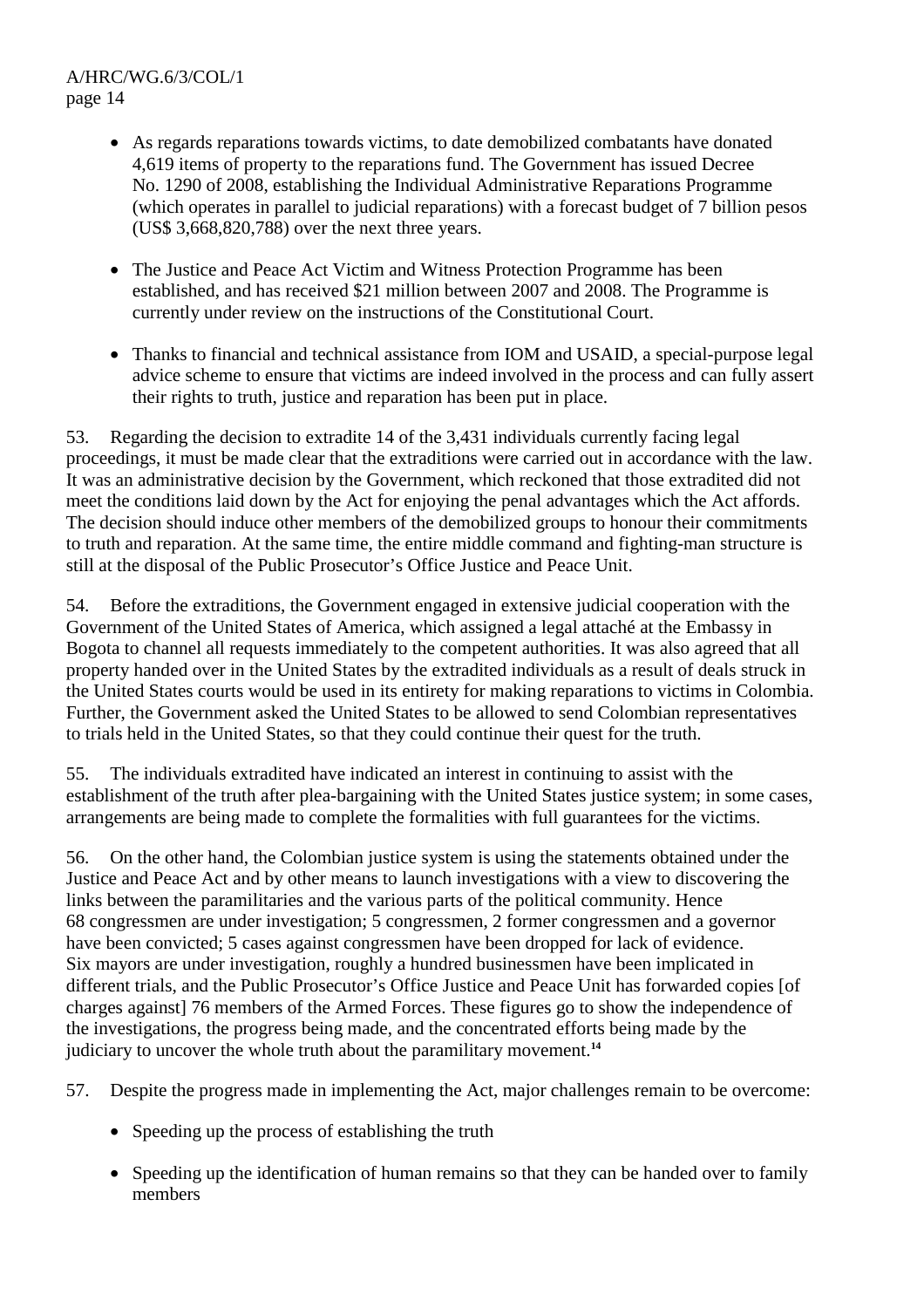- Inquiring into and investigating crimes committed by demobilized individuals against women and children (sexual violence and recruitment of children especially)
- Promoting the National Reparation Programme
- Expanding the Victim and Witness Protection Programme
- Giving more publicity to victims' rights and taking steps which will include promoting the activities that the National Reparation and Reconciliation Commission has been carrying out
- Getting the regional property restitution committees into operation
- Completing the historical commemorative document which the Act has assigned the National Reparation and Reconciliation Commission to produce

#### **C. Discrimination and particularly vulnerable population groups**

58. Colombia remains firmly committed to eliminating and punishing any form of discrimination based on motives of race, sex, religion, nationality, gender, language, sexual orientation, economic or social status or other causes and conditions in general. The Constitution requires particular care to be taken to uphold the human rights of those parts of the population that are especially vulnerable, and positive discrimination to be practised.

#### **(i) Indigenous and Afro-Colombian population groups**

59. Some 3.28 per cent of the Colombian population claims to be indigenous, and a further 10.3 per cent claim to be Afro-Colombian. They live in 710 indigenous reserves and 159 communal Afro-Colombian districts. Since the 1991 Constitution greater efforts have been made to recognize, promote and lend visibility to their rights and cultures; substantial legislation, nuanced jurisprudence and State policies now exist for this purpose. Such population groups nonetheless face threats to their personal and geographical existence from illegal armed groups, and in some cases enjoy physical living conditions below the national average.

60. The indigenous and Afro-Colombian communities have their own special seats in political assemblies; their authorities are recognized as such; they hold collective title to the land, which they use in accordance with their ancestral customs; they enjoy affirmative action in health, education, culture and other areas, and there are established channels by which they can communicate with the State. The Colombian State must, following the most recent constitutional jurisprudence, engage in prior consultation before embarking on any plans, administrative action or legislative initiatives that will take place in or affect their legally constituted districts. The Ministry of the Interior has specific guidelines on the promotion of policies relating to indigenous and Afro-Colombian population groups.**<sup>15</sup>** In respect of Afro-Colombians, three major initiatives should be mentioned: the Intersectoral Committee for the Advancement of the Afro-Colombian, Palenquera (natives of the San Andres, Providencia and Santa Catalina archipelago) and Raizal (descendants of black African slaves from the seventeenth-century British colonial period) Population Groups, the Special Strategies for the Colombian Pacific, and the Comprehensive Long-Term Plan for the Afro-Colombian and Raizal Population, 2007-2019.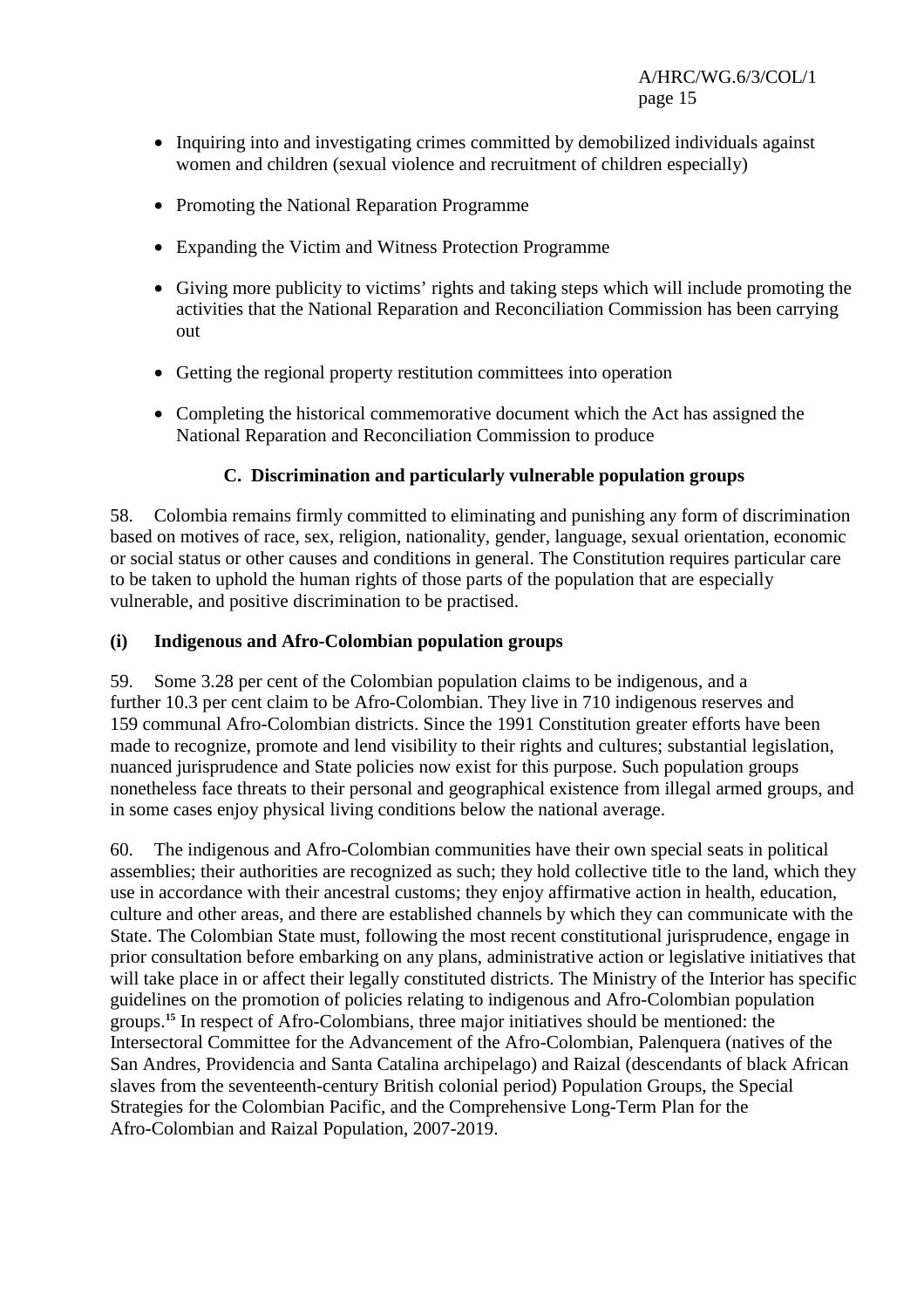61. The Ministry of Defence has issued guidelines instructing the army and police to pay special attention to protecting the human rights of indigenous and Afro-Colombian communities throughout the country. The Ministry of the Interior's Victim Protection Programme takes a tailored approach to this population group. The Public Prosecutor's Office has made great efforts to press ahead with investigations where the victims are members of indigenous or Afro-Colombian groups, and task forces have been set up to move the work forwards. The Ombudsman's Office has conducted studies on ethnic communities subject to high vulnerability.

62. There are, however, challenges to be overcome:

- Completing the policy-formulation process in conjunction with the indigenous authorities
- Entrenching prior consultation procedures in accordance with the most recent constitutional jurisprudence
- Improving the communication channels established between the Government and the ethnic authorities,**<sup>16</sup>** and relations at all levels
- Strengthening the indigenous and Afro-Colombian authorities
- Ensuring that the indigenous and Afro-Colombian communities really do have a right to land
- Combating the poverty that affects the indigenous and Afro-Colombian communities
- Defining mechanisms for coordination between the ordinary and indigenous court systems

#### **(ii) Forcibly displaced population groups**

63. Forcible displacement is the most widespread human rights violation in Colombia. The Single Register of Displaced Persons reports that 2,577,402 people are displaced, but estimates put the number higher.**<sup>17</sup>**

64. The State has taken a variety of steps to cope with the problem. In 1997 it set out Act No. 387, defining public policy on displacement; since then, the State has undertaken to guarantee proper enjoyment by displaced persons of their rights. The Constitutional Court, taking the initiative within the State, has declared an "unconstitutional state of affairs" in this connection and ordered amendment of, and compliance with, the Comprehensive Care Policy on displaced population groups. Pursuant to the Court's ruling, the State has stepped up its efforts to develop the regulatory base,**<sup>18</sup>** produce indicators, offer appropriate care**<sup>19</sup>** and provide budget resources for implementation. (The implementation budget has grown nearly six-fold in the past six years.) The Court is following up on its ruling closely by means of public hearings in which forcibly displaced people participate directly.

65. The effect has been a more visible situation and better communication with victims in the design and execution of care programmes for them. The Special Representative of the United Nations Secretary-General for displaced persons has acknowledged the encouraging policy development, and the OHCHR representative in Colombia has referred to the Colombian legislative framework as one of the most advanced in the world.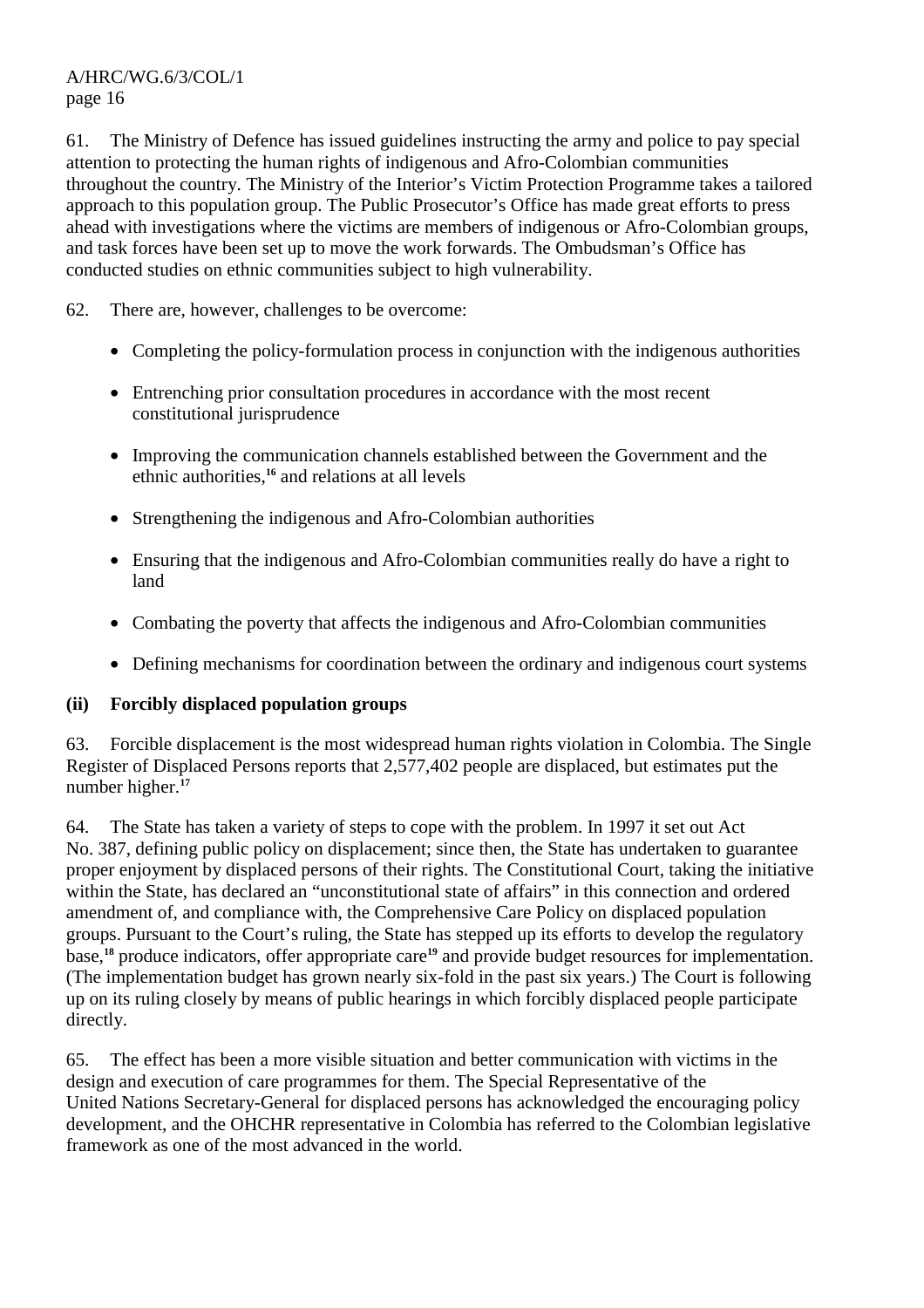- 66. The Comprehensive Care Policy has produced important accomplishments:
	- The introduction of mechanisms by means of which forcibly displaced persons can participate throughout the proceedings
	- Improvements in the Single Register of Displaced Persons
	- An increase in the care budget (600 per cent between 2002 and 2007)
	- More timely, better-quality, more differentiated care
	- Better coordination among the entities in the system
	- Less displacement
	- Increased coverage indices for the rights to health (82 per cent) and education (76 per cent)
- 67. There are, however, enormous challenges:
	- Effectively preventing displacement
	- Making rights-enjoyment indicators consistent
	- Consolidating the income-generation, re-housing and return programmes and the time forcibly displaced persons have access to them
	- Reinforcing the differentiated approach
	- Applying reparation policy to the displaced population

#### **(iii) Women**

68. The Colombian State has taken various steps to promote and cross-cut gender equality in the country.<sup>20</sup> Although it is aware of the challenges in areas such as political participation<sup>21</sup> and combating discrimination, this report will only address the issue of violence against women, this being a point that was given priority during the consultation process.

69. Act No. 1142 of 2007 was recently promulgated to prevent and punish domestic violence, increasing the penalty for the offence, doing away with benefits (house arrest/release from prison) for perpetrators and removing the requirement that prosecution must be based on a formal complaint, so that investigations can be initiated as a matter of course. Another law has also been passed, but not yet signed by the President, which will establish new gender-oriented public-awareness, prevention, protection and specialist care measures.

70. Besides this the Government, specifically the Office of the Presidential Adviser on Women's Equality and Acción Social, with support from UNIFEM, IMO and UNFPA, has recently drawn up a joint programme, the "comprehensive strategy for the prevention, treatment and eradication of all forms of gender violence". The programme is intended to operate with other public bodies and NGOs, preventing, detecting and recording gender-based violence, providing special-purpose care to female victims, and strengthening the legal framework offering protection to women.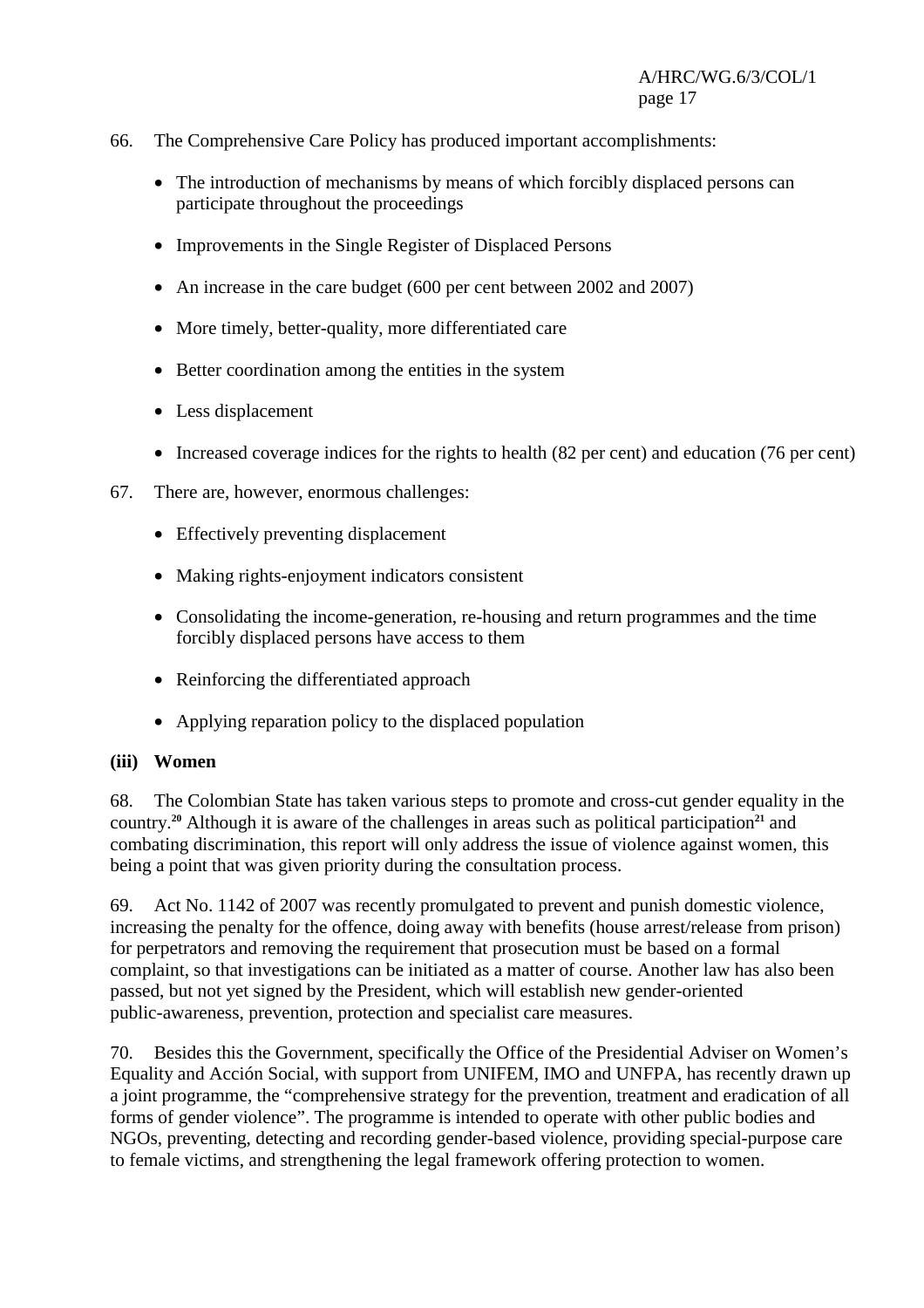71. The above notwithstanding, Colombia acknowledges major challenges in seeking to restrain displays of violence against women. To that end, it must:

- Strengthen semi-official investigation in the event of sexual and domestic violence
- Guarantee female victims of such violence full access to justice
- Guarantee a safe setting and favourable environment for the exercise by women of their rights
- Safeguard the rights of women affected by violence by armed outlaw bands
- Apply the gender perspective to victim care policies and make public servants aware of that perspective

## **(iv) Children**

72. Girls continue to suffer the consequences of violence in Colombia. Despite efforts by the State, serious violations of girls' human rights still occur. There has, however, been some progress. In 2006, pursuant to national and international recommendations, a new Children's and Adolescents' Code was promulgated, acknowledging children as full possessors of rights, establishing the guiding principles of prevalence, best interests, a differentiated approach and the collective responsibility of the family, society and the State to prevent violations and fully guarantee children's rights, organizing the services that institutions offer and setting up a special liability regime for adolescents who break the law.

73. The National Plan of Action for the Prevention and Elimination of Commercial Sexual Exploitation of Children, 2006-2011, and the National Strategy for the Prevention and Elimination of the Worst Forms of Child Labour, 2008-2015, have been put into effect; the Intersectoral Commission to prevent the recruitment and use of children by organized outlaw groups was set up in 2007.

74. The Colombian Family Welfare Institute, a State body responsible for promoting and protecting children's rights, has been given a technical and budgetary boost in recent years (its investment budget has tripled since 2002), and has become a Latin American model of its kind.

- 75. Other achievements include:
	- Entrenchment of the Social Protection System set up to safeguard girls' rights
	- Better comprehensive care for abused and sexually exploited girls, thanks to the introduction of specialist victim-care units
	- The level of inter-institutional coordination brought about by the various intersectoral plans and strategies
- 76. The challenges facing the State are:
	- To give full effect to the new Code in all areas
	- To provide backing for the Social Protection System to safeguard boys' rights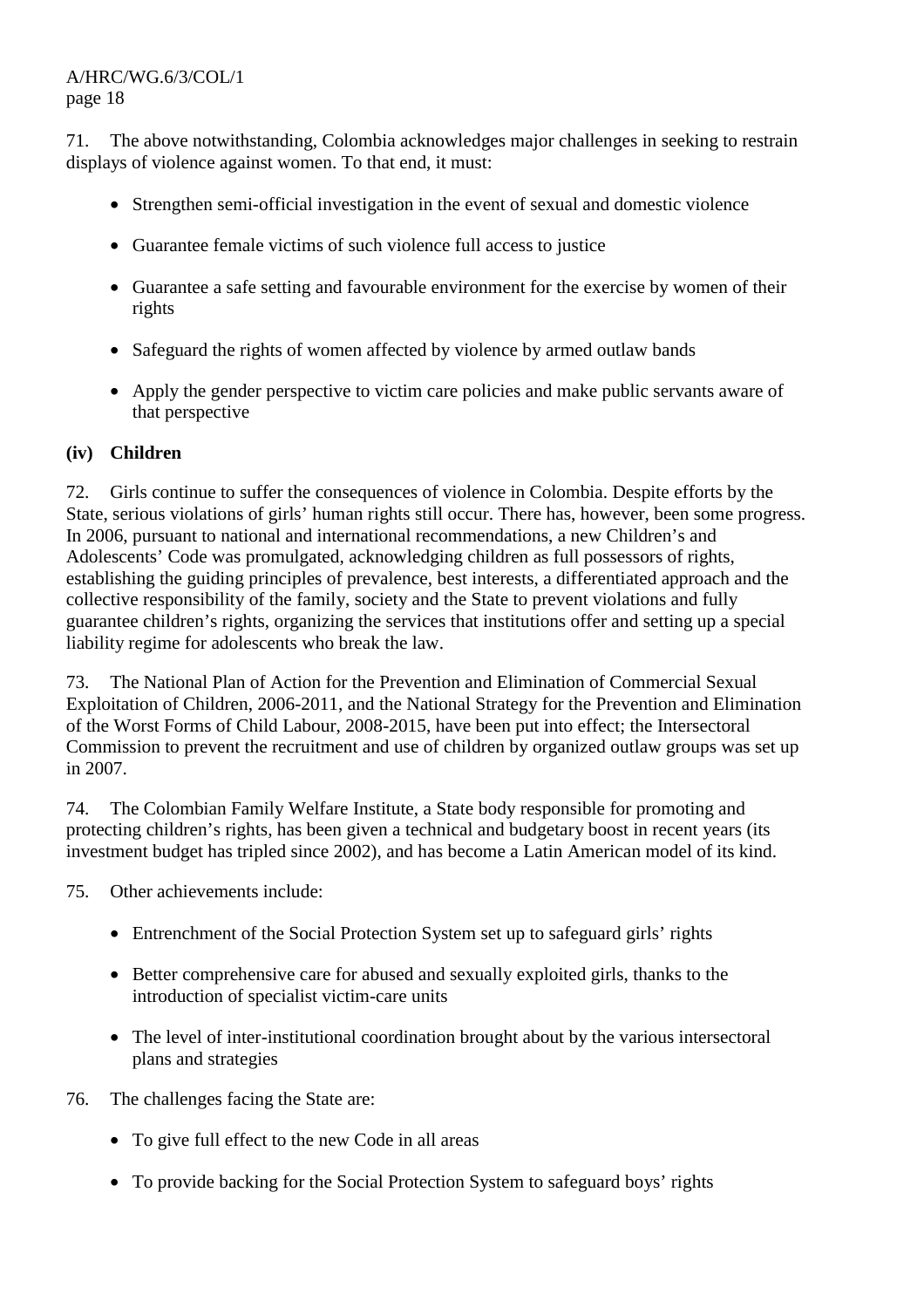- To bolster policies on comprehensive social and family protection so as to prevent recruitment
- To bring child labour indices down to 5.1 per cent by 2015

## **(v) Lesbians, gays, bisexuals and transvestites**

77. The subject of special protection for same-sex couples has appeared on the public agenda in Colombia, and has led to important developments in jurisprudence. The Constitutional Court has on various occasions upheld the right of same-sex couples to equality. It has recognized that a de facto marital union (and the ensuing property rights), access to the mandatory health scheme and access to a survivor's pension must be safeguarded for same-sex couples on the same terms as for heterosexual couples. Colombia now faces the challenge of continuing to advance in this area.

## **(vi) Human rights defenders, trade unionists and reporters**

78. Human rights defenders have played an important role in fostering a culture of human rights, restitution for victims and stiffer domestic standards; a culture in which the State is required to fulfil its role of upholder and guarantor, violations of rights are reported, and the international community is involved in dealing with such violations.

79. With constant backing from OHCHR, the State has secured various channels of communication and cooperation with human rights defender groups,**<sup>22</sup>** seeking to build policy on the basis of joint efforts.

80. In 1997, the State set up the Ministry of the Interior Protection Programme as a result of a joint effort with civil society. The Programme was originally designed to protect the right to life, personal integrity, freedom and security of trade union leaders and the leaders of threatened non-governmental human rights organizations. Coverage was later extended to other groups, such as reporters and the leaders of ethnic communities.

81. The Programme has an advisory body consisting of State representatives and representatives of the target population, who discuss cases together and put forward consensus recommendations on the most appropriate action to take to protect a given person. The State has been working hard to enlarge the Programme budget progressively, and has increased it by 187 per cent during this Administration.**<sup>23</sup>**

82. Work has been going on for years on the development of standards and a culture for public servants and society which will guarantee action in keeping with the role played by human rights defenders in a democracy. The Government's policy has been to guarantee the exercise of all freedoms and to remain in communication with all sectors of society.

83. Even so, the subject of safeguards for the work of human rights defenders has been one of the most controversial that the Government has tackled. Human rights defenders claim that they are still subject to breaches of their rights: killings, threats, information stolen from the head offices of their organizations. They also say they are subject to detentions and illegal searches, and that statements by some State officials put them in danger.

84. State officials have publicly condemned the threats and thefts of information from human rights defenders,**<sup>24</sup>** and have held meetings to review the situation, take steps to ensure defenders' security, and call for more vigorous investigations.<sup>25</sup> The Government considers that there are grounds for concern, but the situation is better than in the past.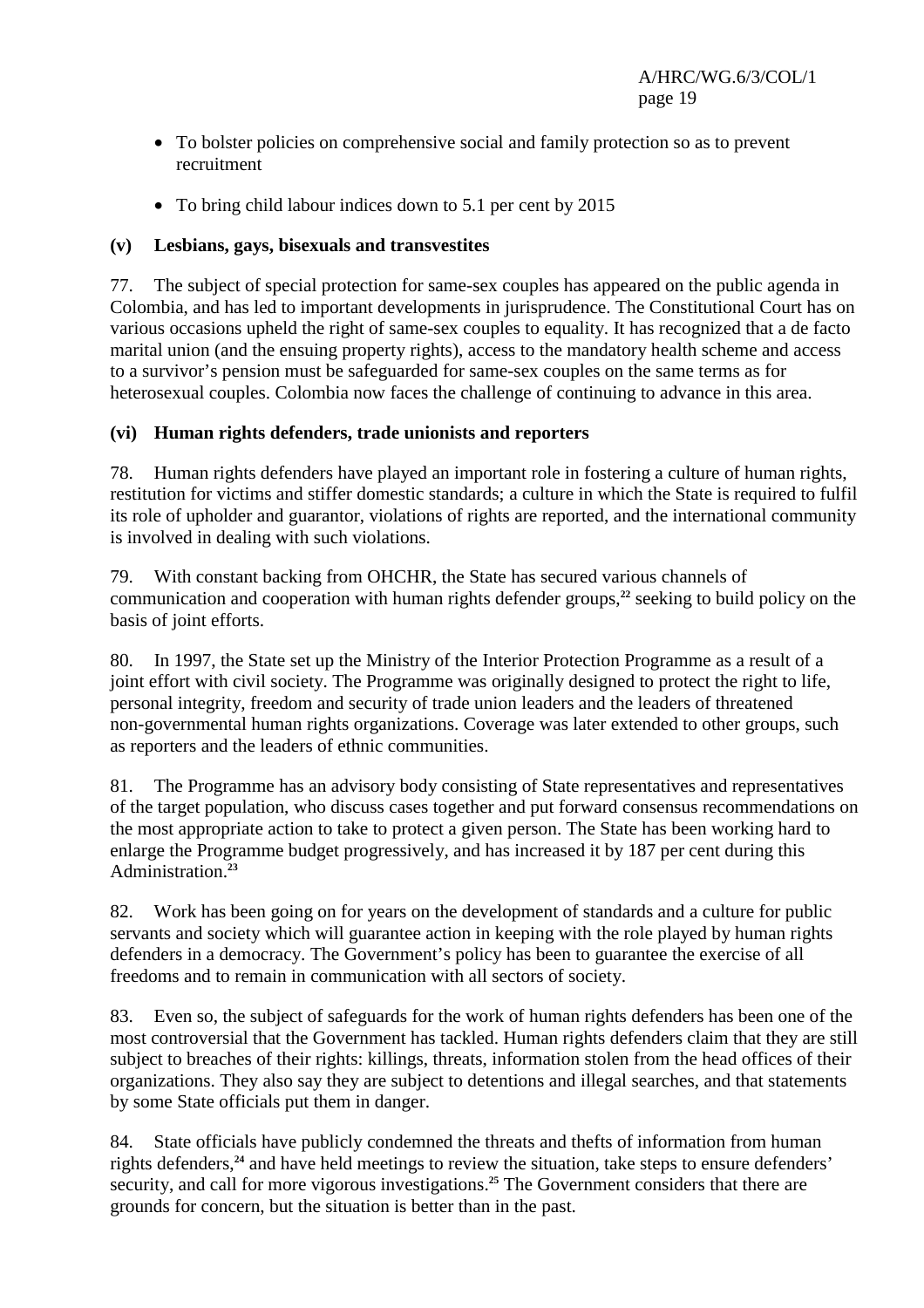85. Clearly there are differences between the Government's and some NGOs' perceptions of matters such as how the Government is working, what it is achieving, its rights-protection policy, its commitment to human rights, and the nature of the new criminal gangs.

86. In the Government's view, such discussions occur in a society with differences in judgement. It calls for objectivity in human rights reports and maintains its commitment to afford every safeguard for the activity of human rights defenders. It regards as inappropriate the strategy of avoiding discussion in national forums, claiming that safeguards are inadequate, while seeking to bring pressure to bear on the Government from the international community.

## **Reporters**

87. The State has been particularly concerned to uphold the freedom of the press. There is a great deal of diversity to be observed in the news media in Colombia, and reporters now enjoy better levels of protection. No public official or sector of society escapes scrutiny and criticism by the Colombian press.

88. There are still problems in some areas, however, where reporters claim to be subject to pressure, violent reactions to reports of corruption, and complaints about the speed with which protective measures are put in place.

# **Trade unionists**

89. Killings of trade unionists are known to have diminished by 87 per cent between 2002 and 2007. Given the increase recorded in 2008, the Government signed a Joint Statement in July with the trade unions,<sup>26</sup> the Public Prosecutor's Office, the Administrative Security Department and the national police, denouncing the attacks on union members and undertaking to prevent attacks, protect unionists and punish the culprits.**<sup>27</sup>**

90. A special unit has been set up in the Public Prosecutor's Office to investigate attacks on and killings of trade unionists; this has led, so far, to convictions of 75 individuals in 46 cases, and 27 trials and 39 investigations are currently in progress.**<sup>28</sup>** This work has also revealed, it is important to note, that many killings of trade unionists are not motivated by union activity.

91. The Colombian State gives the following undertakings in respect of human rights defenders, reporters and trade unionists:

- To improve guarantees of the exercise of their rights
- To remain in communication with them
- To act on its commitments in the case of the tripartite agreement with ILO**<sup>29</sup>**
- To encourage investigations of crimes against these groups
- To foster a culture in which it is easier for human rights defenders, reporters and trade unionists to operate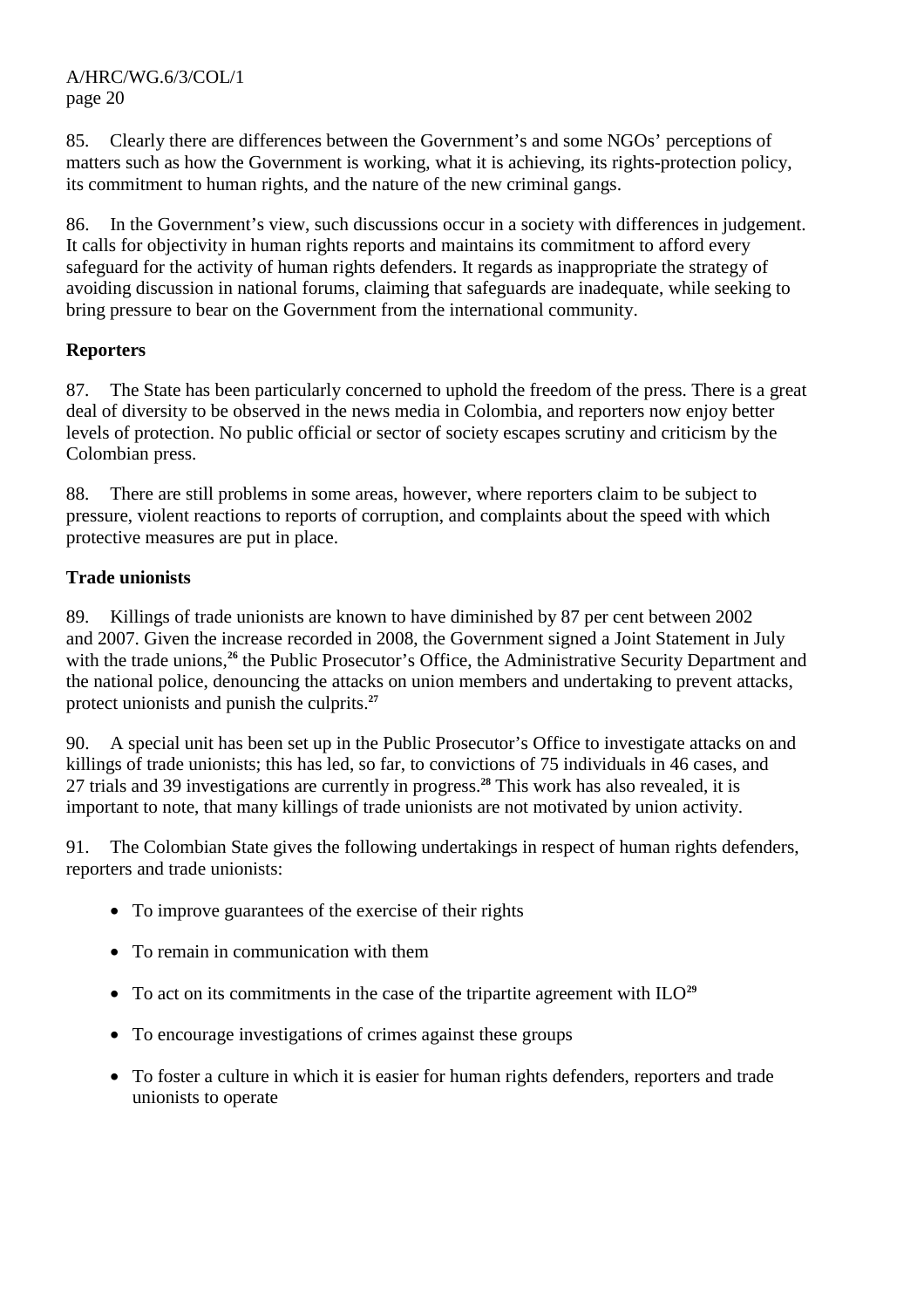## **(vii) Individuals deprived of their liberty**

92. Colombia has been making great efforts to uphold and guarantee respect for human rights within the prison system, to overcome overcrowding, inhuman and degrading treatment, and to keep the various categories of detainees apart.

93. An Agreement on Harmonized Cooperation between the Ombudsman's Office, the Office of the Procurator-General, the Ministry of the Interior and Justice and the National Prisons Institute has been in effect since 2006: human rights policy has been strengthened, giving priority to five main areas - health, food, inhabitability, recreation and legal teams. There has also been progress in identification of the prison population through censuses at detention facilities laying emphasis on prisoners held in exceptional conditions and prisoners belonging to minority groups.

94. Among the advances made, the following may be mentioned: incorporation of human rights programmes into prison policy; the posting in prisons of the motto "Your Human Dignity and Mine are Inviolable"; and the strengthening, with the backing of the Ombudsman's Office, of the Human Rights Committee at each penitentiary institution.

95. The State does, however, recognize that there are still challenges to meet. It has undertaken to expand national prison capacity by 24,331 places by building ten new prison complexes. It is also designing and introducing new means of restricting liberty such as electronic tagging as an alternative to a [prison] sentence, and the urban farming programme, which is intended to train inmates to provide enough food for themselves and their families when they are freed.

## **D. Economic, social and cultural rights**

96. According to the consultations carried out, the three most common concerns relating to economic, social and cultural rights are poverty and inequality; education; and health. It should be noted that Colombia is making headway in measuring economic, social and cultural rights appropriately so as to be able to guarantee them fully and universally. The Ombudsman's Office has run a public human rights policy follow-up and evaluation programme, using a follow-up and evaluation methodology intended to ascertain how far social policy guarantees economic, social and cultural rights. Since 2005 there has existed, under the coordination of the Office of the Vice-President, an inter-institutional group on the construction of economic, social and cultural right indicators, which is intended to establish indicators for measuring progress in the attainment of such rights.

97. Colombia's current national development plan is based on the Millennium Development Goals.

#### **(i) Poverty and inequality**

98. The Government has developed a comprehensive policy; for this purpose, besides its macroeconomic and security policies, it has put into effect a Social Reactivation Policy using seven tools for equality: educational revolution; protection and social security; backing for the mutual economy; social management of the countryside; social management of public services; a country of property-owners; quality of urban life.

99. Some 70.2 per cent of government spending between 2003 and 2006 went towards the financing of these tools. As a result, moderate poverty has fallen from 55 per cent to 45.1 per cent under this Administration, and extreme poverty from 21 per cent to 12 per cent.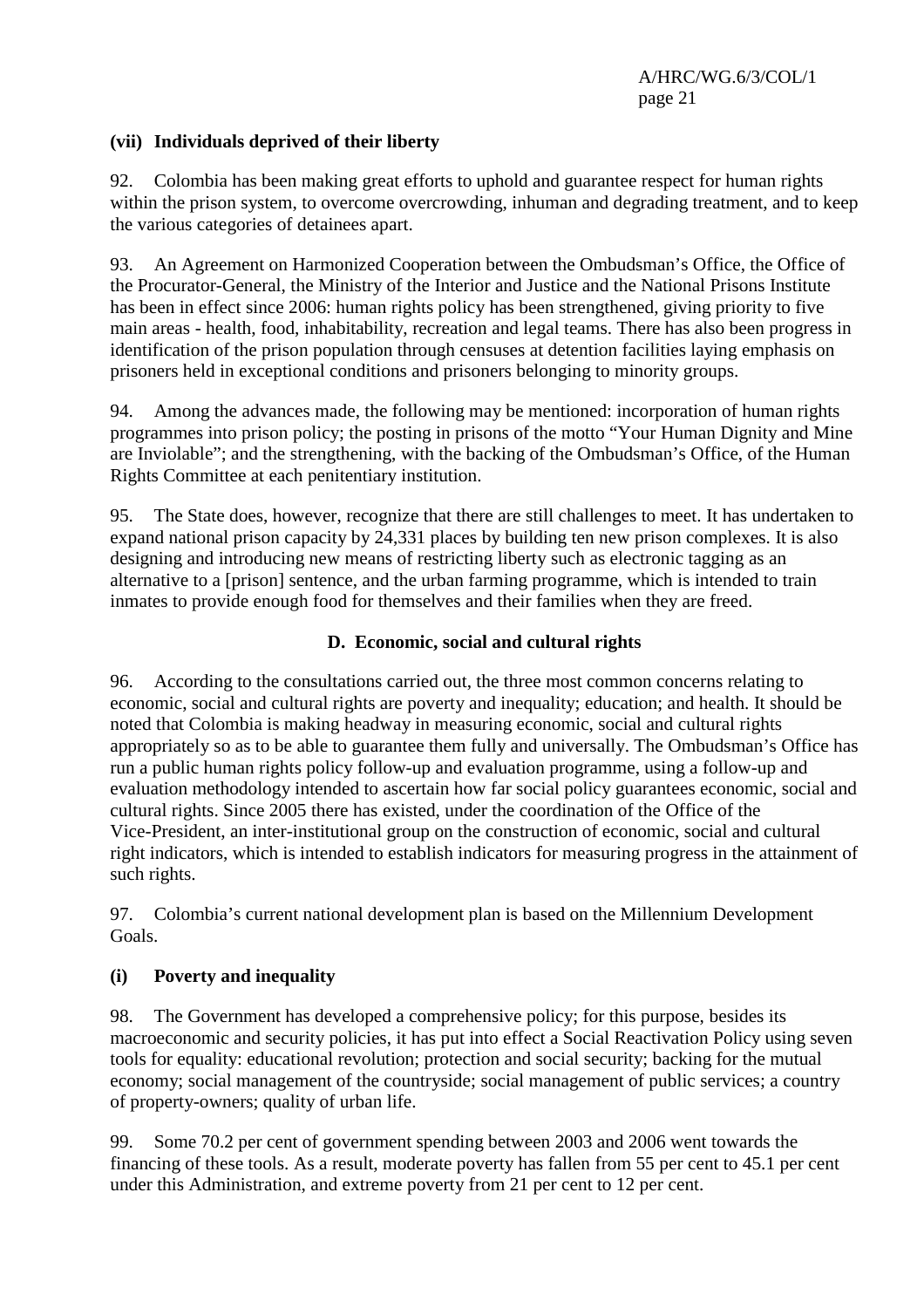100. Similar results have been observed when poverty is measured in terms of unsatisfied basic needs. The percentage of households with at least one unsatisfied basic need has fallen from 22.3 per cent in 2002 to 18.7 per cent in 2006. The percentage of households with two or more unsatisfied basic needs also fell, over the same period, from 6.3 per cent to 4.5 per cent. Colombia's Gini coefficient fell from 0.58 in 2002 to 0.54 in 2006.

101. Among the Government's poverty-reduction programmes, the following are worth mentioning:

- The Social Protection Network for Overcoming Extreme Poverty, JUNTOS, which seeks to prompt all State institutions to become involved in helping 1,500,000 families reach 51 basic accomplishments in nine areas: identification, income and work (training for productive work and production projects), education, health, nutrition, inhabitability (housing and sanitation), family dynamics, banking and saving, and legal support.
- The Opportunities Bank, which is intended to offer the general public, but especially people on small incomes, access to financial services. It consists of a collection of tools to facilitate access to credit, savings, payments, the handling of remittances, and insurance. Its objectives for 2010 are to provide financial coverage in all Colombian townships, to increase the microcredit it extends by 5 million, and savings accounts by 3 million, to encourage 850,000 new cooperative memberships, and to increase the use of banking services by 5 per cent over the following four years.

102. The aim with these programmes is to reduce the poverty index to 28 per cent and the extreme poverty index to 8.8 per cent by 2015, as called for by the first of the eight Millennium Development Goals.

# **(ii) Education**

103. The spread in educational coverage over the past four years has been considerable: between 2002 and 2006, gross primary and secondary (middle school) education coverage increased from 88 per cent to 94 per cent, and higher (pre-degree course) coverage, from 24 per cent to 31 per cent.

104. The current Government's strategies for expanding preschool, primary and secondary education have, through investment in school infrastructure and the adoption of flexible education models, created 1,348,703 new school places.

105. Supplementing the above there is a Ten-Year Plan for Education 2006-2016, which is intended to turn into a social compact on the right to education that, with assistance from the country's institutions and citizenry, will allow the right decisions to be identified and taken for the changes which education requires to come about.

106. Despite the State's efforts, many challenges remain. According to the report on the attainment of the Millennium Development Goals, by 2015 Colombia should have:

- Attained universal basic education
- Reduced illiteracy among 15- to 24-year-olds to 1 per cent
- Reached gross coverage levels of 100 per cent for basic education (preschool, primary and lower secondary) and 93 per cent for higher secondary (middle school) education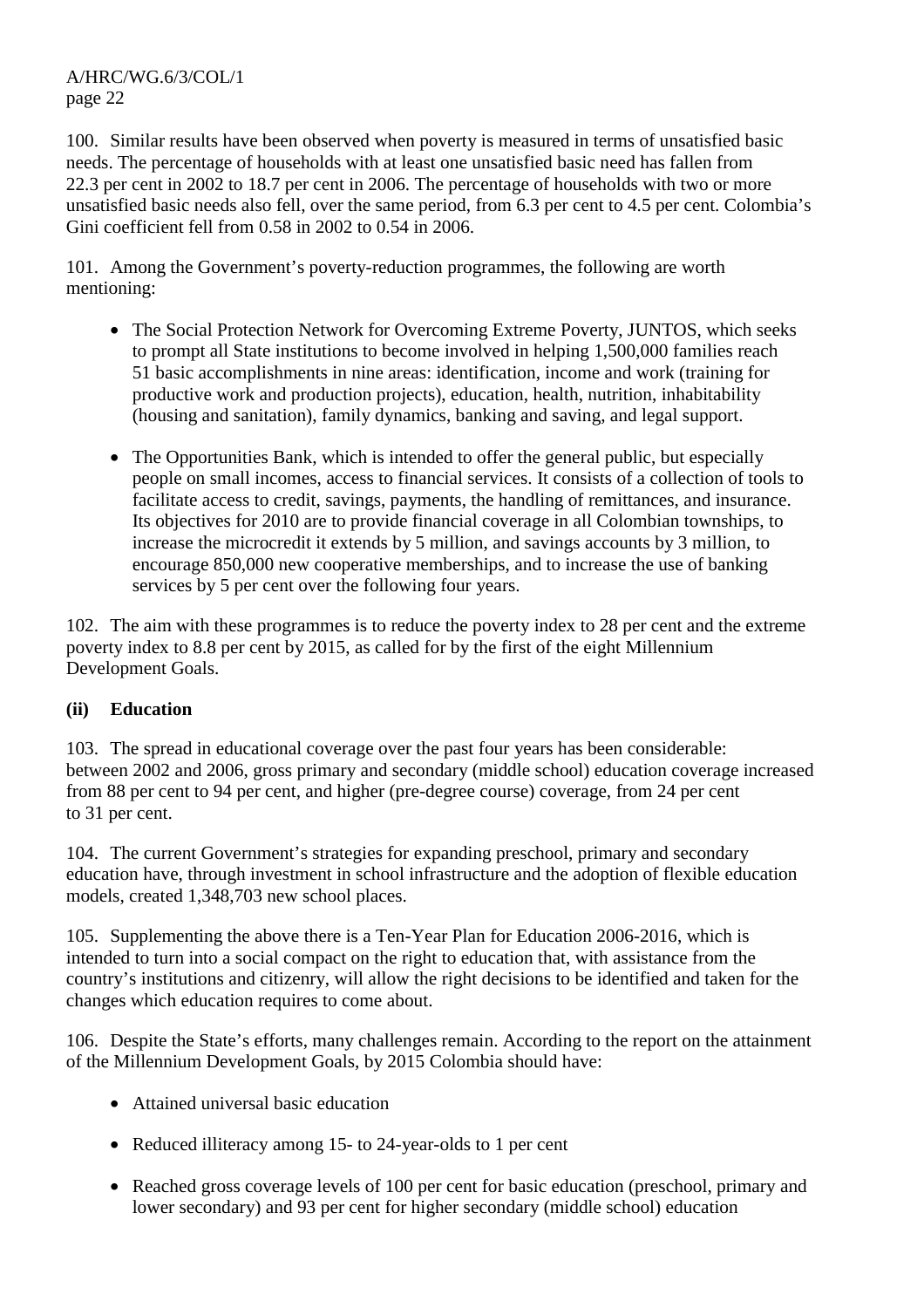- Established an average of 10.6 years' schooling among the 15- to 24-year-old age group
- Reduced the repeat rate in basic and middle education to 2.3 per cent

107. Meeting these goals will be complicated by problems with quality, permanence, availability and access, the latter entailing latent problems with resources, availability of information, and access in rural areas. Where quality is concerned, studies are needed to show what steps to take to improve scores, given that achieving quality in education is not just the responsibility of the State but also of society at large. As regards permanence, there are problems such as child labour and teenage pregnancy.

108. The State has taken a variety of initiatives to overcome these problems. For instance, the National Development Plan calls for basic and middle education coverage to be extended; the SABER ("knowledge") tests that Colombian schoolteachers were required to take are intended to improve teaching quality; the Families in Action programme, launched in 2000, has improved the secondary school attendance rate among the children of beneficiary families.

#### **(iii) Health**

109. Of Colombia's 42,090,502 inhabitants, altogether 38,047,079 currently have health protection under the social security system. It should be noted that the number of subscribers to the subsidiary scheme rose from 11.4 million in 2002 to 20.2 million in 2006.

110. The delivery of health services in Colombia is decentralized. The National Public Health Plan 2007-2010 defines the methodology for the formulation, execution, follow-up, evaluation and monitoring of regional health plans and action.

111. The Government drew up a policy on sexual and reproductive health for the period 2002-2006 which resulted in a drop in the overall fertility rate from 2.6 to 2.4 children per woman, a rise in the current use of contraceptives by women of childbearing age from 76 per cent to 78 per cent, an increase in pre-natal care from 91 per cent to 94 per cent and hospital births from 86.4 per cent to 92 per cent. Coverage by cytological screening for cervical cancer rose to 84 per cent.

112. As regards progress in vaccination and infant mortality, the Expanded Programme of Immunization has been extended, nationally and regionally, and the multilateral bank has granted a loan which has facilitated greater equality in immunization and efficient use of resources.

113. To resist the spread of HIV, new diagnostic procedures and antiretroviral drugs have been added to the Mandatory Health Plan, and the related technical standards and care protocols have been reviewed and amended.

114. Health challenges include:

- Universal coverage by 2010
- Establishing 90 telemedicine stations for remote locations
- Standardizing the Mandatory Health Plan for children of all social strata as a first step towards compliance with Constitutional Court order No. T-760 of 2008, which requires benefits for children, adults and citizens in general to be standardized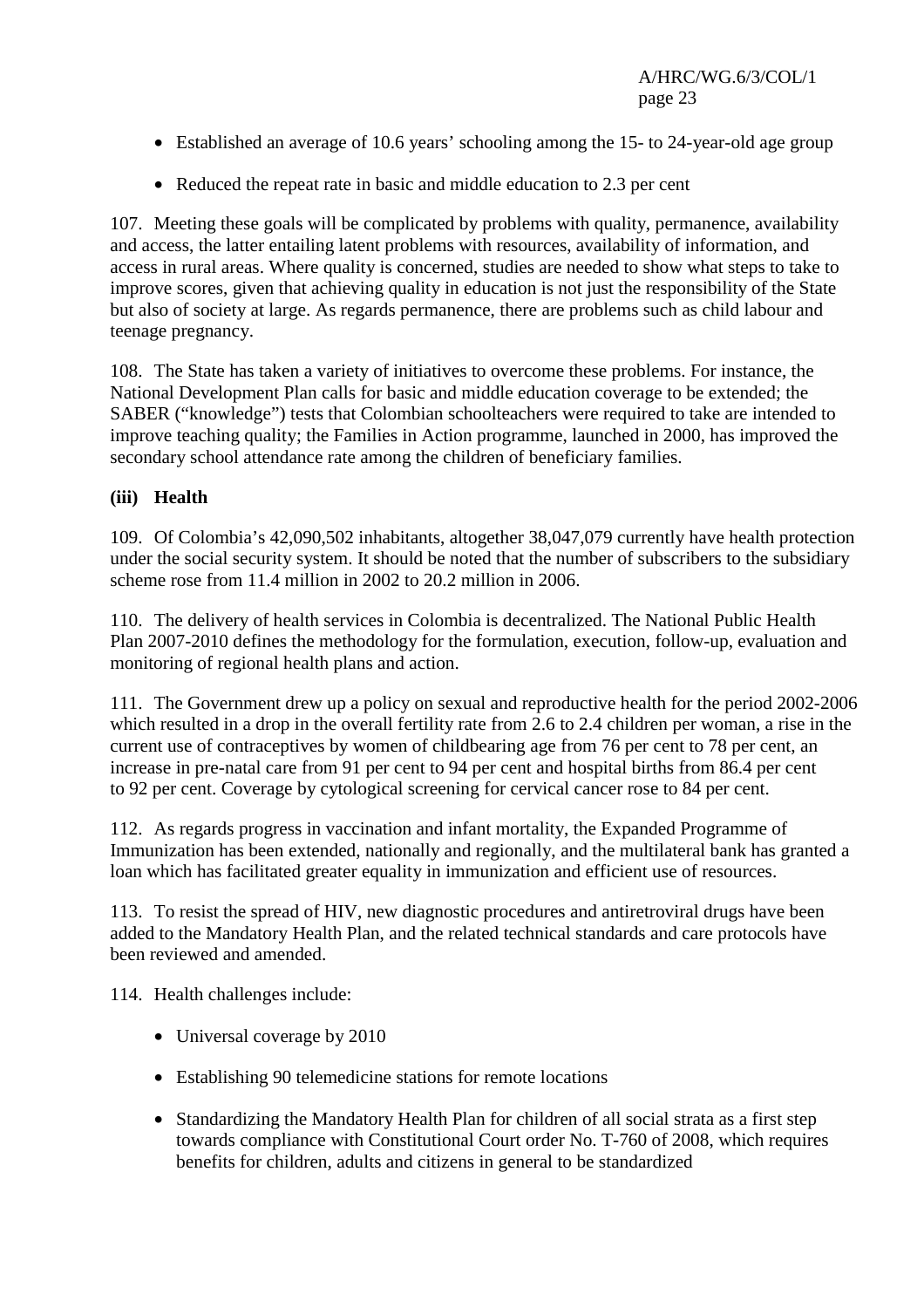- Reducing maternal and infant mortality in accordance with the Millennium Development Goals
- Putting the national public health plan and the sexual and reproductive health plan into effect
- Improving nutrition levels among girls
- Combating HIV/AIDS, malaria and other serious illnesses

115. There are, nevertheless, restrictions which make it hard to overcome these challenges. For instance, evasion and avoidance in the contributory scheme undermine the financial sustainability of the health system (coercive inspection procedures need to be applied more efficiently, there is still little supervision or monitoring).

# **IV. CONCLUSIONS AND UNDERTAKINGS**

116. Colombia has made great efforts to comply with its human rights obligations and assign its institutions and public servants more responsibility for guaranteeing and protecting human rights. These efforts are comprehensive as regards scope and areas of work.

117. Recent experience has shown that security is essential for the full enjoyment of human rights.

118. There are still problems with fully guaranteeing human rights. These are exacerbated by the country's difficult geography, the violence of some groups and failings in some institutions.

119. In the case of Colombia, the drug trade has generated incalculable resources which have enabled illegal armed groups to survive and flourish. All illegal groups in Colombia treat human rights and international humanitarian law with the utmost scorn.

120. On the other hand, regrettably, Colombia has found itself in sharp conflict with some NGOs. The Government wants a constructive relationship with NGOs, and fluid relations with the international community.

121. The Colombian State undertakes as commitments the intentions expressed in paragraphs 31, 38, 42, 48, 57, 62, 67, 71, 76, 91, 95, 102, 106 and 114 above.

122. Last, Colombia voices its gratitude for this opportunity to discuss in depth the human rights situation within the country, commits itself [to honour] the conclusions reached, and will establish mechanisms to monitor the recommendations agreed on.

*Notes*

**1** El Comité Interinstitucional está conformado por el Programa Presidencial de DDHH y DIH, las Direcciones de DDHH del Ministerio de Relaciones Exteriores y del Ministerio del Interior y de Justicia. Este Comité creó un Grupo Permanente de Trabajo conformado por funcionarios técnicos de estas entidades.

**2** Ver anexo 1. Amplio Proceso de Consultas e Informe de ejecución.

**3** Ver anexo 2. Lista de tratados ratificados de DDHH y DIH.

**4** Se trata de las siguientes entidades del orden nacional: la Consejería Presidencial para la Equidad de la Mujer (CPEM), la Dirección de Asuntos Indígenas, Minorías y Rom del Ministerio del Interior, la Dirección para Asuntos para comunidades Negras, Afrocolombianas, Raizales y Palenqueras del Ministerio del Interior, la Agencia Presidencial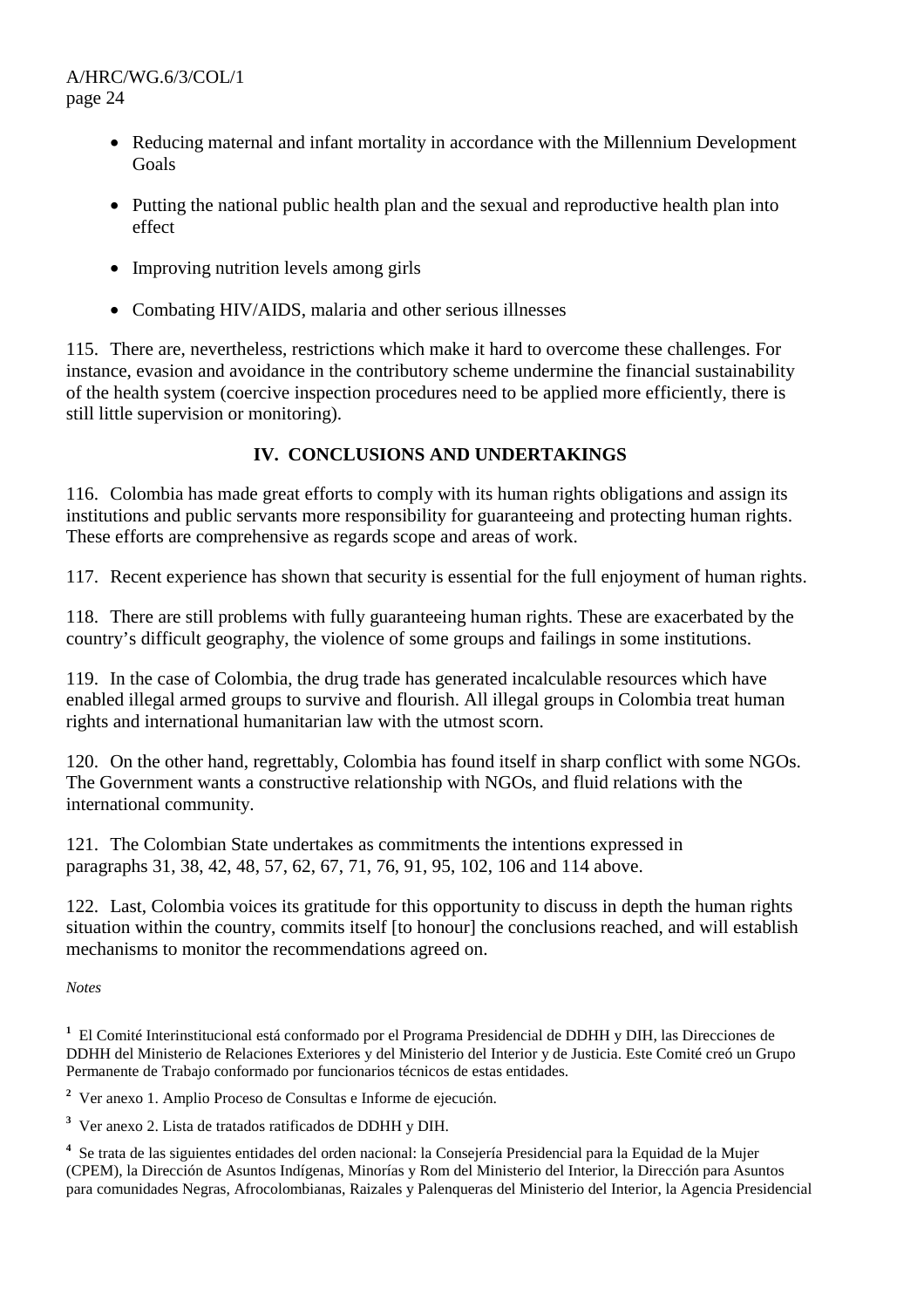para la Acción Social y la Cooperación Internacional, a cargo, entre otros temas de atender a la población en situación de desplazamiento, la Alta Consejería para la Reintegración Social y Económica de Personas y Grupos Alzados en Armas, el Instituto Colombiano de Bienestar Familiar (ICBF), que vela por los derechos de los niños las familias y los adultos mayores., el Instituto Nacional para ciegos (INCI) y el Instituto Nacional para Sordos (INSOR). Ver anexo 3. Listado de Instituciones nacionales de DDHH.

**5** En diciembre de 2007, el Comité Internacional de Coordinación de Instituciones Nacionales para la Promoción y Protección de los DDHH-CIC-ratificó el reconocimiento de la Defensoría del Pueblo de Colombia, en la categoría o status "A". Este reconocimiento significa que la Defensoría cumple a cabalidad con los Principios de París.

**6** Por la ONU, han visitado al país en los últimos siete años, la Relatora Especial sobre el derecho a la educación; el Relator Especial sobre las formas contemporáneas de racismo, discriminación racial, xenofobia y formas conexas de intolerancia; el Relator Especial sobre las situación de los DDHH y las libertades fundamentales de los indígenas, el Relator Especial sobre el derecho a la libertad de opinión y de expresión; el Grupo de Trabajo sobre Desapariciones Forzadas o Involuntarias; el Representante Especial del Secretario General sobre los DDHH de los desplazados internos; el Relator Especial sobre el derecho de toda persona al disfrute del más alto nivel posible de salud física y mental; la Relatora Especial para la Niñez y el Conflicto Armado y, por último, visitarán el país en el segundo semestre de 2008 el Grupo de trabajo para el tema de detenciones arbitrarias y la Experta Independiente sobre la cuestión de la Pobreza Extrema. Por la OEA, han visitado el país el Relator Especial sobre Libertad de Expresión, el Relator Especial sobre derechos de la Mujer, el Relator Especial sobre derechos de las personas privadas de la libertad, el Relator Especial para población Afrodescendiente.

**7** El contenido del Plan se ha organizado en cinco ejes temáticos que se reconocen como los problemas en los cuales se debe trabajar de manera enfática: a) cultura en DDHH, b) derechos a la vida y a la integridad personal, c) lucha contra la discriminación, d) políticas públicas en materia de educación, salud, vivienda y trabajo, y e) administración de justicia y lucha contra la impunidad.

**8** Temas de gran importancia que no se abordan en este documento son, entre otros, los siguientes: Medio ambiente, libertad de religión, vivienda, alimentación, derechos culturales, derechos de los migrantes, trata de personas, derecho al agua.

**9** Existen los siguientes sistemas de información sobre estos delitos en el país: sistema de información de las Fuerzas Militares (SIJUR), Registro Nacional de Desaparecidos, Sistema de Vigilancia Epidemiológica de Lesiones de Causa Externa (SIVELCE), Sistema de Información Red de Desaparecidos y cadáveres (SIRDEC) y base de datos única sobre casos de tortura que ha creado la Fiscalía.

**<sup>10</sup>** "La acción de tutela contra particulares procede cuando: (i) cuando el particular contra el que se dirige tenga a su cargo la prestación de un servicio público o desempeñe funciones públicas; (ii) cuando la conducta del particular contra el que se dirige la tutela afecte grave y directamente el interés colectivo; (ii) cuando el solicitante se halle en estado de subordinación o de indefensión frente al particular contra el cual se interpone la tutela" (Sentencia T-798/07).

**<sup>11</sup>** El "estado de cosas inconstitucional" se da cuando "(1) se presenta una repetida violación de derechos fundamentales de muchas personas - que pueden entonces recurrir a la acción de tutela para obtener la defensa de sus derechos y colmar así los despachos judiciales - y (2) cuando la causa de esa vulneración no es imputable únicamente a la autoridad demandada, sino que reposa en factores estructurales" (Sentencia SU-090/00). La Corte Constitucional ha declarado el Estado de Cosas Inconstitucional en seis situaciones: para proteger los DDHH de las personas privadas de la libertad, para advertir sobre la falta de protección a los defensores de derechos humanos, para examinar el tema de distribución de recursos en materia de educación y para proteger los derechos de las personas pensionadas, de los notarios removidos de su cargo sin acto administrativo motivado de autoridad competente, de quienes se encuentran en situación de desplazamiento.

**<sup>12</sup>** El Decreto 122 de 2008 creó 1 412 nuevos cargos de carácter permanente 753 cargos transitorios.

**<sup>13</sup>** Los Procuradores Judiciales Penales II como Agentes del Ministerio Publico han intervenido en 1 216 versiones libres.

**<sup>14</sup>** La Fiscalía cuenta con una lista de 12 personas que pueden tener presuntos nexos con las FARC y a los cuales se les podría iniciar una investigación penal.

**<sup>15</sup>** Dirección de Asuntos Indígenas, Minorías y Rom y Dirección de Asuntos para Comunidades Negras, Afrocolombianas, Raizales y Palenqueras.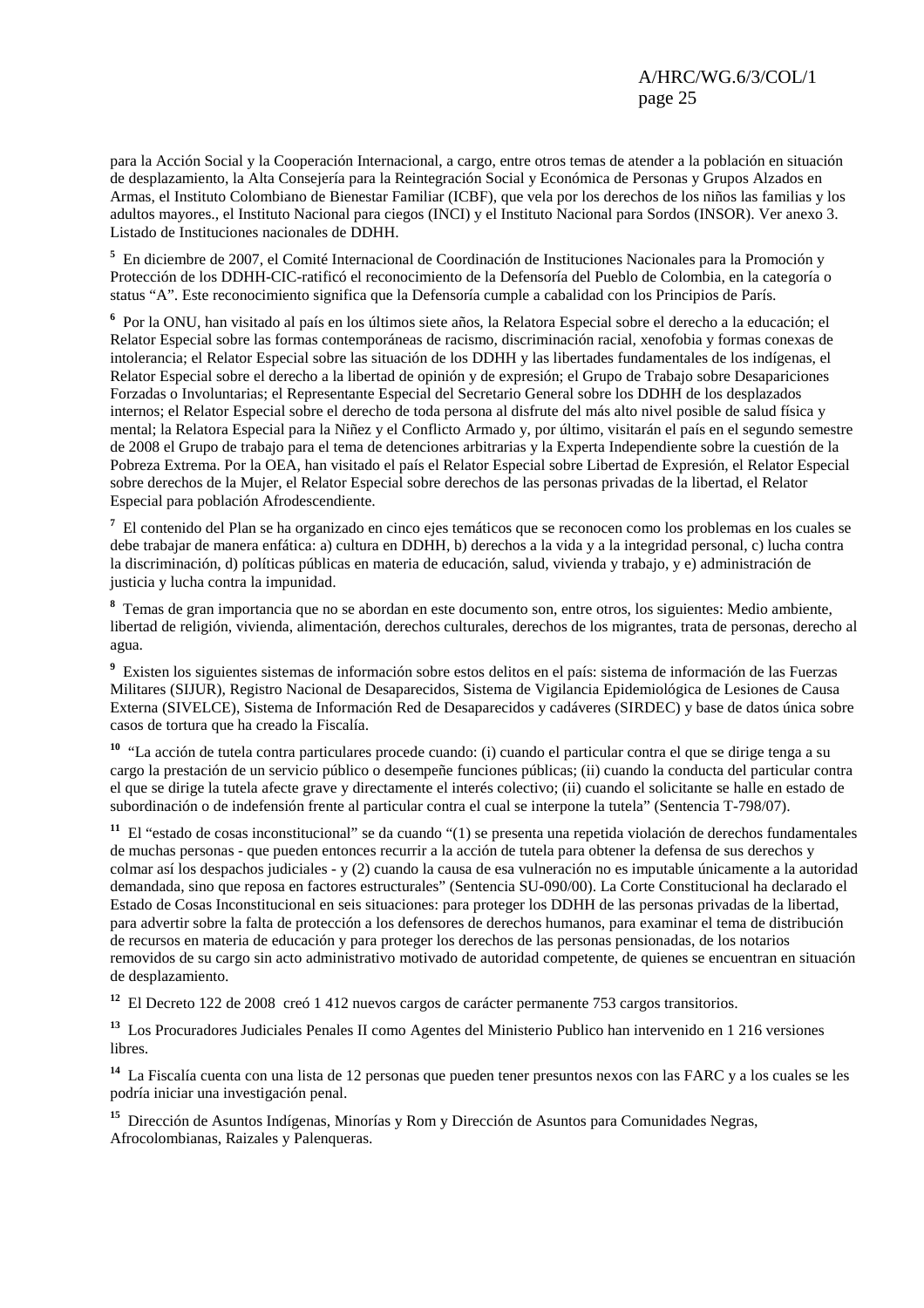**<sup>16</sup>** Se han creado, conservado y apoyado tres espacios de concertación con los pueblos indígenas: la Mesa Nacional de concertación, la Mesa Nacional de Derechos Humanos; y Mesa Amazónica; que ameritan ser fortalecidos en cuanto a presupuesto, continuidad y representatividad por parte de los pueblos indígenas, y otras instancias para temas sectoriales.

**<sup>17</sup>** El Director de la Agencia Presidencial para la Acción Social y la Cooperación Internacional estima que hay alrededor de 3 millones de PSD. Algunas ONG advierten un número incluso mayor 4.361.355 (CODHES2008). Al respecto, la Corte Constitucional ha manifestado que, si bien el sistema oficial de registro ha avanzado considerablemente desde el año 2004, aun no refleja cabalmente la realidad (Corte Constitucional, Auto 218 de 2006. M.P. Manuel José Cepeda. P.2.1). ACNUR ha tomado esta providencia como fuente para sus informes, en partiuclar, la cifra de "unos tres millones de personas desplazadas.

**<sup>18</sup>** Entre las normas más importantes, podemos resaltar el Decreto Nº 250 de 2005 por el cual se expide el Plan Nacional para la Atención Integral a la Población Desplazada por la Violencia; la Directiva Presidencial Nº 06 de 2005 emitida para dar cumplimiento a la sentencia T-025/04, el Documento CONPES 3400 el cual define metas y compromete recursos para atender a desplazados por la violencia; y los Acuerdos aprobados en el marco del Consejo Nacional de Atención Integral a la PSD, entre los que se destacan: el No 3 sobre la protección contra prácticas discriminatorias, el No. 5 mediante el cual se adopta el Plan de Atención para la comunidad Nukak Maku y demás comunidades indígenas en riesgo (actualmente se han formulado 11 planes para comunidades indígenas en riesgo); y el número 8 referido a la implementación del enfoque diferencial teniendo en cuenta las perspectivas de género, etnia, edad y discapacidad.

**<sup>19</sup>** Por ejemplo, en el caso de las mujeres, la Corte ha ordenando: a) la creación de trece programas específicos para colmar los vacíos existentes en la PAIPSD desde la perspectiva de género, de manera tal que se contrarresten efectivamente los riesgos en el desplazamiento; b) el establecimiento de dos presunciones constitucionales que amparan a las mujeres desplazadas; y c) la adopción de órdenes individuales de protección concreta para seiscientas mujeres desplazadas. Con el fin de enfrentar este problema, la Consejería Presidencial para la Equidad de la Mujer, en desarrollo del convenio suscrito con el ACNUR, viene adelantando el diseño de una Directriz de prevención, atención y estabilización socioeconómica para la población desplazada con enfoque de género.

**<sup>20</sup>** Con el fin de garantizar la equidad de género, en el Plan Nacional de Desarrollo 2003-2006, se consagró especialmente la política "Mujeres Constructoras de Paz y Desarrollo", la cual introduce de manera transversal, el enfoque de género en el diseño, la ejecución y la evaluación de sus políticas públicas para lograr la eliminación de todas las formas de discriminación contra la mujer, en 5 áreas de intervención: Empleo y Desarrollo Empresarial, Educación y Cultura, Prevención de las Violencias contra las Mujeres, Participación Política y Fortalecimiento Institucional. La Alta Consejería para la Equidad de la Mujer adelanta un conjunto de acciones afirmativas a favor de las mujeres, realiza el seguimiento a la política social con igualdad de oportunidades desde la perspectiva de género e implementa la estrategia de transversalidad de género. Y a pesar de que en el Estado de Colombia todavía queda un importante camino por recorrer, la labor del Observatorio de Asuntos de Género (OAG), que tiene como función dar seguimiento desde la perspectiva de género a políticas públicas, leyes y sentencias, ha sido reconocido por la CEPAL como una buena práctica.

**<sup>21</sup>** Frente a la participación política de las mujeres, vale la pena resaltar, que si bien aún no se han alcanzado los niveles de participación deseados, se han logrado algunos avances con la implementación de la Ley 581 de 2000, conocida como Ley de cuotas, creada para garantizar la efectiva participación a que tienen derecho las mujeres en todos los niveles de las ramas y demás órganos del poder público. Actualmente, se ha dado amplia participación a la mujer en las altas instancias del Gobierno Nacional pero en los cargos de elección popular la participación de la mujer aún es muy limitada. A pesar de la escasa representación femenina, en el Congreso de la República se ha conformado una bancada de mujeres congresistas de diferentes movimientos y partidos políticos, con el objetivo de impulsar proyectos de ley relativos a la garantía y protección de los derechos de la mujer.

**<sup>22</sup>** Se destacan espacios como la Comisión Consultiva de Alto Nivel (para Comunidades Afrocolombianas), la Mesa Nacional de DDHH de los Pueblos Indígenas, Mesas de diálogo social (DDHH de los Trabajadores), Consejo Nacional de Atención Integral a la PSD, Mesa Nacional de Fortaleciendo a las Organizaciones de la PSD, el Comité de Reglamentación y Evaluación de Riesgos (Personas del Programa de Protección del Ministerio del Interior) y la Mesa de seguimiento a la implementación de las recomendaciones anuales de OACNUDH (participan organizaciones sociales, entidades del Estado concernidas y comunidad internacional).

**<sup>23</sup>** El presupuesto del programa ha pasado de \$26.064 millones (U\$13,660,592) en el año 2002, a \$74.717 millones (U\$39,160,468) en el año 2007, invirtiéndose \$279.725 millones (U\$146,608,699) en los últimos cinco años.